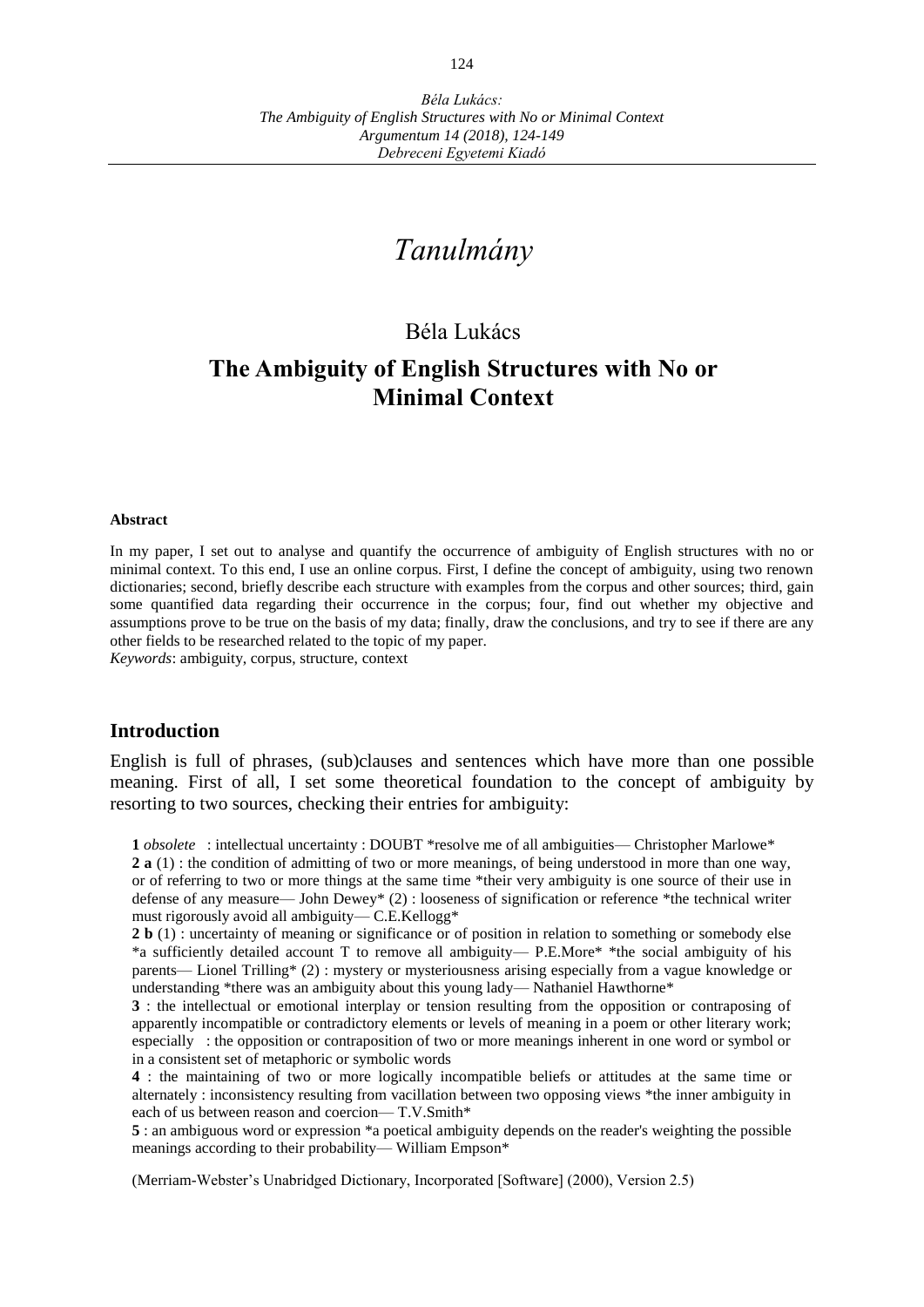1 [uncountable] the state of having more than one possible meaning *Write clear definitions in order to avoid ambiguity. A lot of humour depends on ambiguity.* 2 [countable] a word or statement that can be understood in more than one way *There were several inconsistencies and ambiguities in her speech.* 3 [uncountable, countable] the state of being difficult to understand or explain because of involving many different aspects *You must understand the ambiguity of my position.*

(Oxford Advanced Learner's Dictionary 9th edition © Oxford University Press, 2015)

Definitions 2 a (1), 2 b (1) from Merriam-Webster's dictionary and definitions 1 and 2 from the Oxford dictionary seem the most relevant from the point of view of my paper. These definitions are the basis of my paper, therefore I will not address incorrect comprehension, misunderstanding or insensible meaning created by for example language learners' mistakes. In his work, Parker grasps the very essence of how to cognitively avoid ambiguity:

The study of how sentences are woven into a discourse and interpreted in context (sometimes called "pragmatics") has made an interesting discovery, first pointed out by the philosopher Paul Grice and recently refined by the anthropologist Dan Sperber and the linguist Deirdre Wilson. The act of communicating relies on a mutual expectation of cooperation between speaker and listener. The speaker, having made a claim on the precious ear of the listener, implicitly guarantees that the information to be conveyed is relevant: that it is not already known, and that it is sufficiently connected to what the listener is thinking that he or she can make inferences to new conclusions with little extra mental effort. Thus listeners tacitly expect speakers to be informative, truthful, relevant, clear, unambiguous, brief, and orderly. These expectations help to winnow out the inappropriate readings of an ambiguous sentence, to piece together fractured utterances, to excuse slips of the tongue, to guess the referents of pronouns and descriptions, and to fill in the missing steps of an argument. (Parker 228)

I completely agree with his observations, because speakers and writers of foreign languages – especially when they are parties of an international meeting, conference or agreement – always want to correctly understand each other, which is of paramount importance in situations of interpretation and translation. As a translator and interpreter, I have always believed it would be useful somehow to prefigure the probability of the ambiguity of the occurrence of English structures in order to successfully select the correct meaning (in my paper, I cover only intralingual, i.e. English-English ambiguity, and suppose also that language users synthetise meaning in English). Therefore, I attempt to set up a range of structures quantified according to their occurrence in the 1,147,097-word British English 2006 corpus, which is a present-day English corpus belonging to CQPweb at Lancaster (https://cqpweb.lancs.ac.uk). The huge set of Lancaster corpora displays its hits with their wide contexts, i.e. a text of about 10-15 sentences apart from the sentence in which the structure in question is found. Since my aim is to check these structures with so little contexts as possible, I examine them only at sentence level, bearing in mind that the wider a context is the less ambiguous a structure is; and the fact that ambiguity is also highly dependent on one's individual levels of understanding and background information.

Obviously, only those structures (i.e. structures offered in my taxonomy) may be covered the occurrences of which may be rendered as numeric data; therefore, non-quantifiable structures such as ellipsis must be omitted from the search in the corpus. I assume that each search (i.e. each structure in the taxonomy I offer) will provide a huge number of tokens. My presupposition is that the higher their number is, the higher ambiguity's probability is;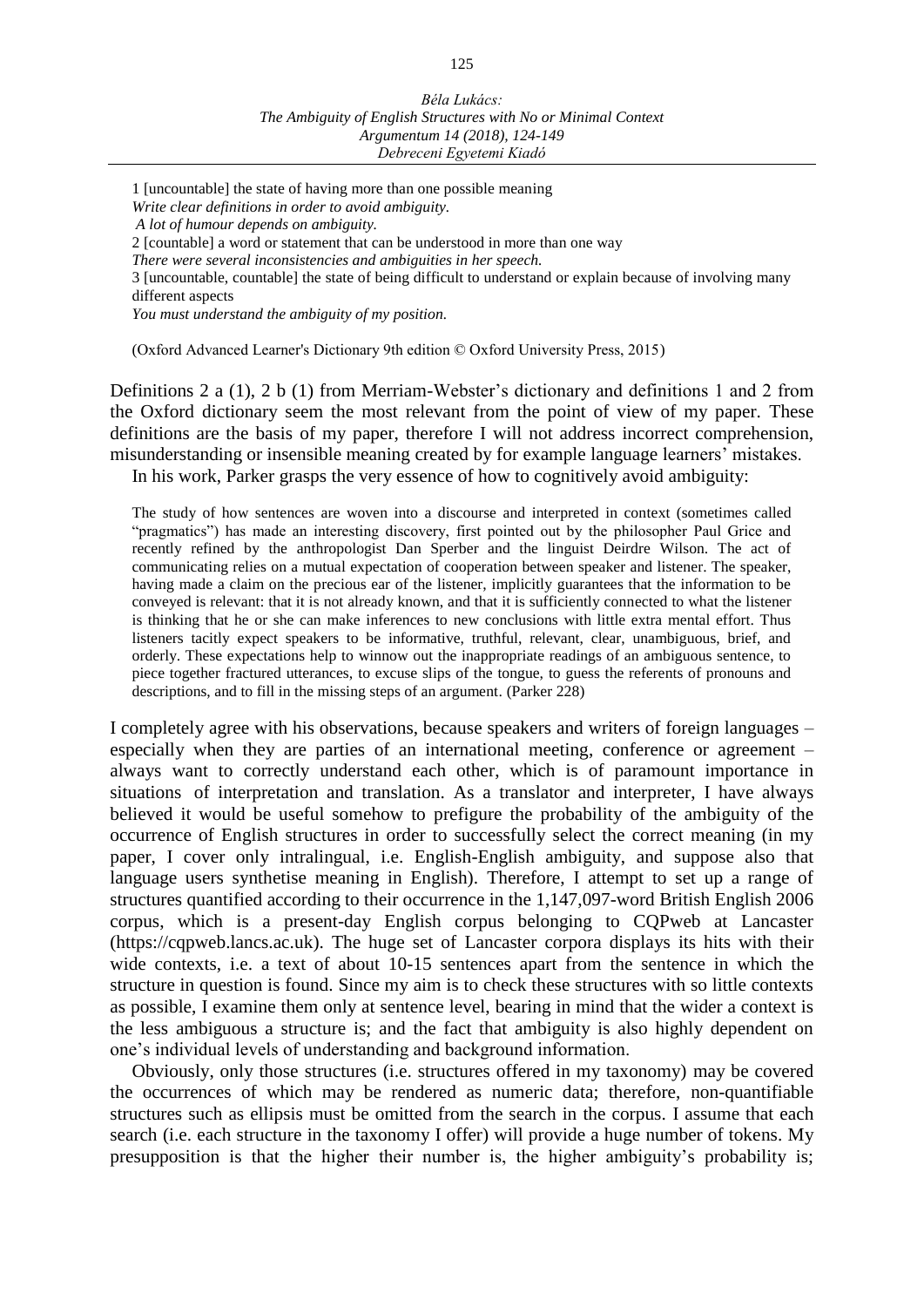however, it is also presumed that not all tokens will mean ambiguous structures. Once in possession of these quantitative data, I will be able to set up an order of occurrence.

In short, I have the following four objectives: on the basis of the selected corpus, 1) finding the most frequent structure in the corpus; 2) examining the ambiguity of a set of English structures without context; 3) setting up an order of frequency on the basis of PER MILLION values; and 4) finding out the nature of correlation between the potential and probability of the ambiguity of the structures in context.

Restrictions on the second objective: only one-word nouns (both plural and singular) as objects of the *of-*phrase and as noun heads are covered in my paper, because one-word nouns minimalise the extent of their contexts; by the same token, I apply one-word premodifiers in my chart; since the level at which I want to analyse these structures is the level of maximum a sentence. To examine the structures in question without context, I omit the phenomena requiring a broader context (i.e anaphoric and cataphoric reference) from my paper – similarly to ellipsis as it may not be quantified.

Due to the vast realm of ambiguity, it seems to be impossible to create any general formulae to model ambiguous structures, this is why I suggest the following taxonomy of 16 quantifiable structures; I do not claim that there are no other possible structures, these are the ones I am presently able to quantify:

1.1 Premodification

- 1.1.1 *-ing verb + noun phrase*
- 1.1.2 *adjective phrase + noun phrase + noun phrase*
- 1.1.3 *noun phrase + -'s-genitive + noun head*<sup>1</sup>

1.2 Postmodification

- 1.2.1 *noun head + of-genitive + noun phrase+ 's-genitive*
- 1.2.2 *noun head + of-genitive + noun phrase + adverb phrase*
- 1.2.3 *noun head + of-genitive + noun phrase + -ing verb*
- 1.2.4 *noun head + of-genitive + noun phrase + past participle*
- 1.2.5 *noun head + prepositional phrase + prepositional phrase*
- 1.2.6 *noun head + prepositional phrase + to be + past participle*
- 1.2.7 *noun head + to-infinitive*
- 1.2.8 *noun head + -ing verb + noun phrase*
- 1.2.9 *adjective head + to-infinitive*
- 1.2.10 *relative clauses (restrictive which clauses)*
- 1.2.11 *relative clauses (restrictive that clauses)*;

1.3 Focussing adverbs

 $\overline{a}$ 

- 1.3.1 *also*
- 1.3.2 *only*

First, I attempt to find out which the most frequent structure of the corpus is. Therefore, I have had to compile a chart showing the above structures, frequency and PER MIL scores, the queries to input into the browser. Moreover, I have selected examples corresponding to the queries. Again, I examine the examples without context wherever possible. Second, I set up the order mentioned before; both my objectives will be completed at the end of my paper.

<sup>1</sup> We should bear in mind, however, that the *'s-genitive* is usually not modification; but sometimes it premodifies the noun head, like in my examples *a bird's nest, a summer's day*.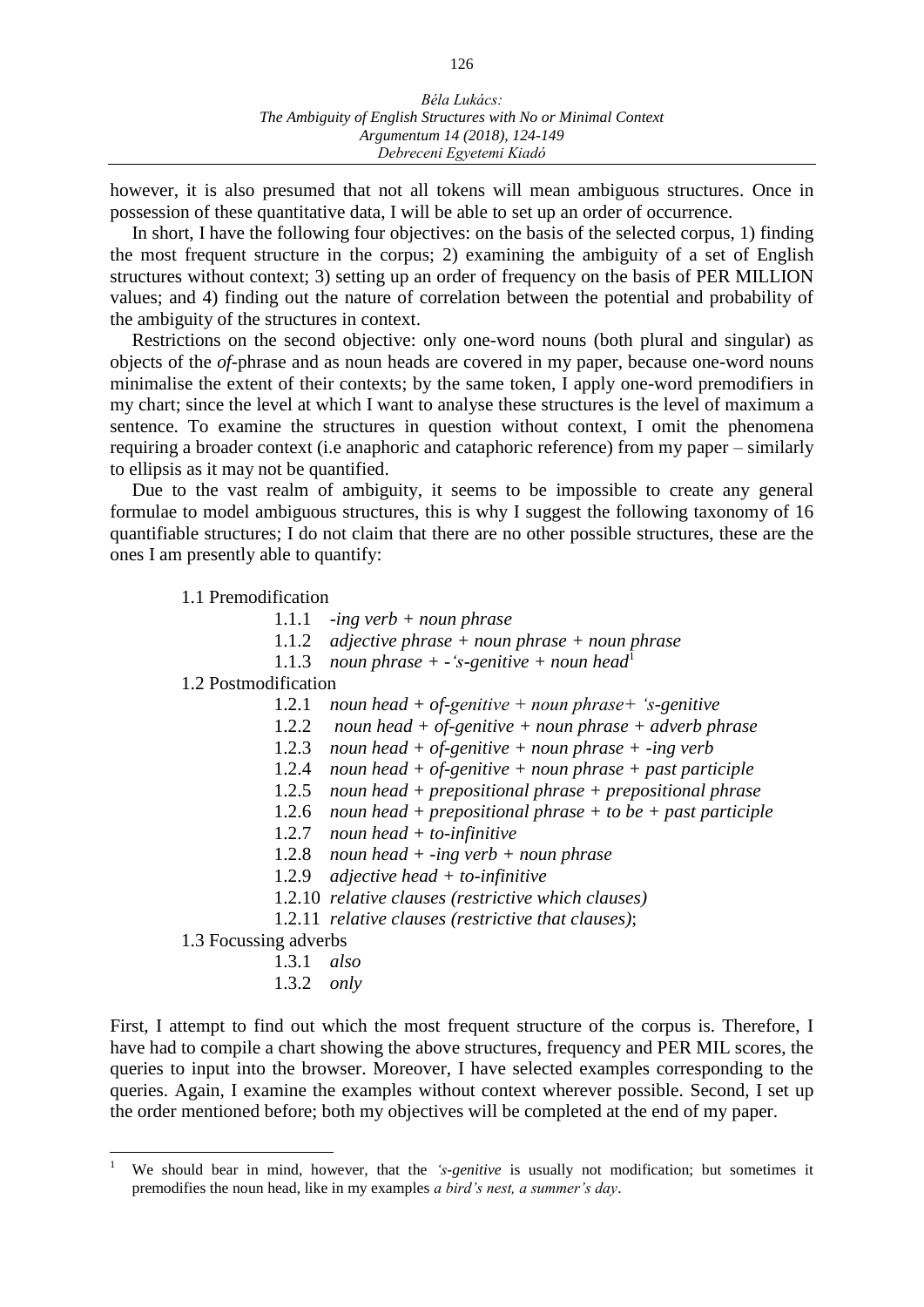My point is that the structures shown above are centre cores around which their sentences are built. Since I want to examine these cores with no or as little context as possible, I present only word sequences as examples in my paper – the only exceptions being *also* and *only*, but they are only at sentence level in terms of context.

In my view, in the vast domain of linguistics the vast majority of the causes  $-$  i.e. class  $1$ is situated somewhere between the two subdomains of pragmatics, which are defined by Crystal, in this way: one being pragmalinguistics, *"the study of language use from the viewpoint of a language's structural resources"* (Crystal 2008: 379); and the second, applied pragmatics, which *"focuses on problems of interaction that arise in contexts where successful communication is critical, such as medical interviews, judicial settings, counselling and foreign-language teaching"* (Crystal 2008: 379).

On the basis of Crystal's definitions and my own experiences, I believe that any ambiguous structure presupposes more than one understanding of the same context on the parts of the persons involved in the situation. But, paradoxically, context-free phrases may also be ambiguous, because the persons with the task of understanding them are rid of all contextual clues. Therefore, I conceive that, whenever possible, one should always retain and examine the context when it comes to dissolving ambiguity. I also provide the corpus examples in context later in my paper in order to see if there is any significant correlation between the potential and probability of ambiguity.

## *1.1 Premodification*

## *1.1.1 -ing verb + noun phrase*

Ambiguity appears if we have a sentence containing an *-ing* verb which is the premodifier of a noun head. If we are unable to differentiate between gerund and present participle, we might select an incorrect meaning from the set of meanings offered by the structure. Here, I list some of Budai's examples, but written as seen in the 2016 Oxford dictionary; there are some examples from the British English 2006 Corpus, too: then I will detail my observation.

*"taking place; helping people; sharing data"* (British English 2006 Corpus)

*"sitting room; dancing master"* (Budai 1999: 279).

*"running water; growing children"* (Budai 1999: 280).

The various occurrence of *–ing* verb, either as gerund or present participle, may be misleading especially if the meanings of the verb and noun may form a sensible combination, such as: dancing master; growing children. Without the context, these phrases may be ambiguous. The actual meaning may be clarified through the method referred to by Budai: if the V-ing indicates the purpose of the head of its noun phrase, the verb is a gerund; if it indicates the action of the noun head, it is a participle (Budai 1999: 280).

As we can see from Quirk & Greenbaum's sentences, *-ing* verbs may variously modify the meanings of sentences:

Brown's paintings of his daughter (ie paintings owned by Brown, depicting his daughter but painted by someone else)

Brown's paintings of his daughter (ie they depict his daughter and were painted by him)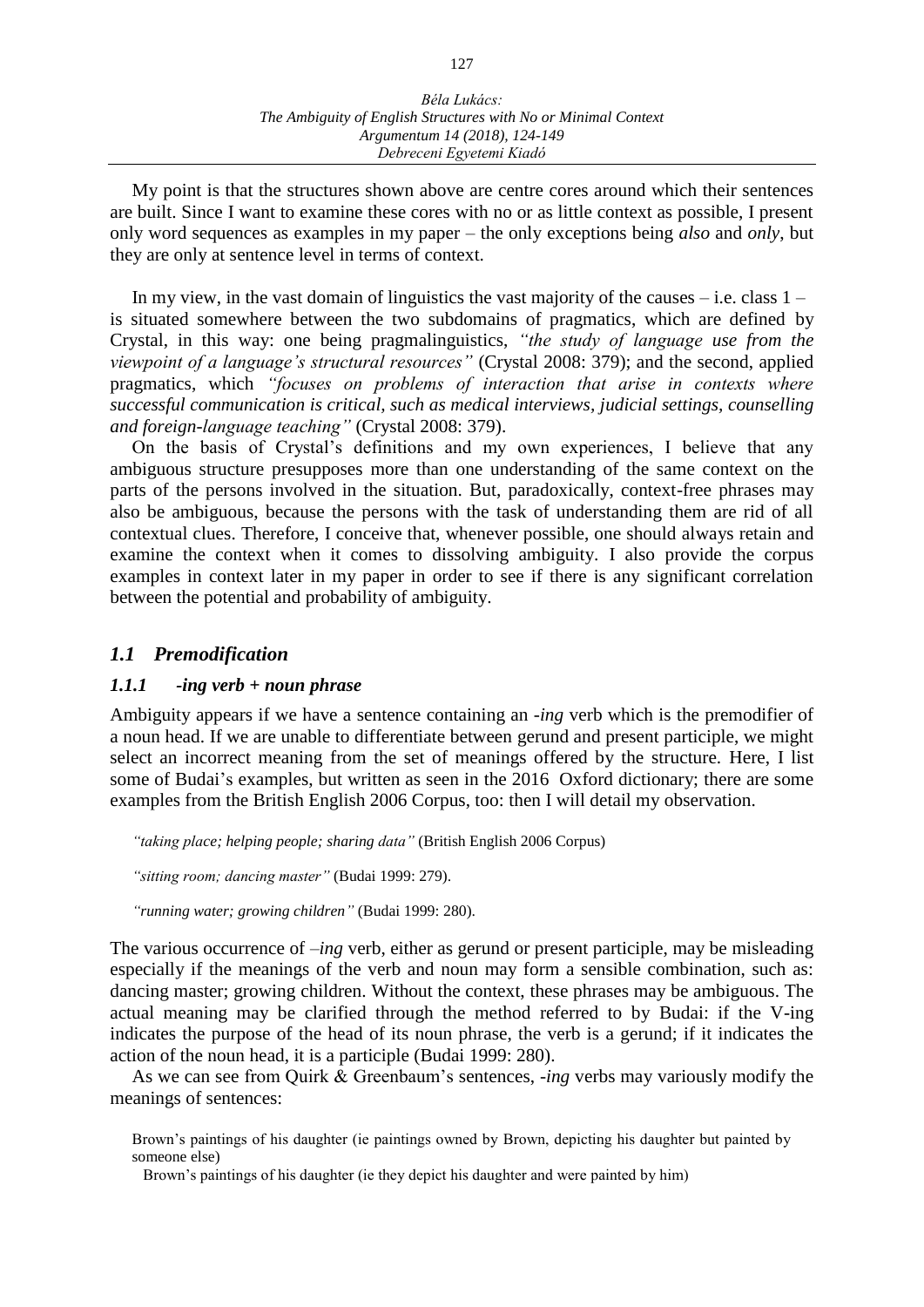- The painting of Brown is as skillful as that of Gainsborough (ie Brown's (a) technique of painting or (b) action of painting)
- Brown's deft painting of his daughter is a delight to watch (ie it is a delight to watch while Brown deftly paints his daughter).

Brown's deftly painting his daughter is a delight to watch (either the action of painting is a delight to watch or it is a delight to watch while Brown deftly paints his daughter)

I dislike Brown's painting his daughter (ie I dislike either (a) the fact or (b) the way Brown does it) (…)

I watched Brown painting his daughter (ie: either I watched Brown as he painted or I watched the process of Brown('s) painting his daughter)" (Quirk & Greenbaum 1978: 391).

Regarding the distribution of meanings in sentences like the above sentences, Budai (2007) writes that the selection of the correct verbal form – therefore, that of the unambiguous meaning on the level of the sentence – depends on the corresponding linguistic environments and meanings, and even the selection of the main verb makes a difference (Budai 2007: 246).

#### *1.1.2 Adjective phrase + noun phrase + noun phrase*

*"national oil companies; composite shell elements; critical incident team"* (British English 2006 Corpus)

I have deliberately not indicated any noun heads here to demonstrate the ambiguity of such phrases as these examples. What makes a difference here is whether we consider the two nouns as a two-unit noun; or the noun after the adjective phrase as the noun head, and the last noun as the head of that noun phrase. In this latter case, the adjective-noun compound premodifies the noun head.

#### *1.1.3 Noun phrase + -'s-genitive + noun head*

*"children's film, Shakespeare's fools, Anthony's poems"* (British English 2006 Corpus)

Here, ambiguity arises from the various kinds of genitives, for example possessive genitive, subjective genitive, objective genitive, etc. Without context, the specific meaning of a structure like that remains difficult to select.

#### *1.2 Postmodification*

Quirk & Greenbaum write about the ambiguity caused by multiple modification. They highlight *"careful ordering of constituents in a noun phrase is essential to communicate all (and only) one's intention"* (Quirk & Greenbaum 1978: 394). The structure noun + postmodifier includes the most constituents, therefore they are the most likely to cause ambiguity; various examples demonstrate their complexity. Postmodifiers admit relative clauses (*which* and *that*-clauses) as well, but for clearer comprehension, I will cover them in a separate place in my paper. Additionally, we should bear in mind the typical hierarchy, i.e. subordination and co-ordination, of various structures, and what is termed as *structural ambiguity* (Quirk et al 1985: 1042).

On the basis of my search made in the British English 2006 Corpus (see *Fig.1*), we can see that structures including *of- genitive* do not create too numerous opportunities for ambiguity to occur, contrary to my previous assumptions. But, in my understanding, when word sequences like that do occur, their ambiguity might be caused by the possibility that a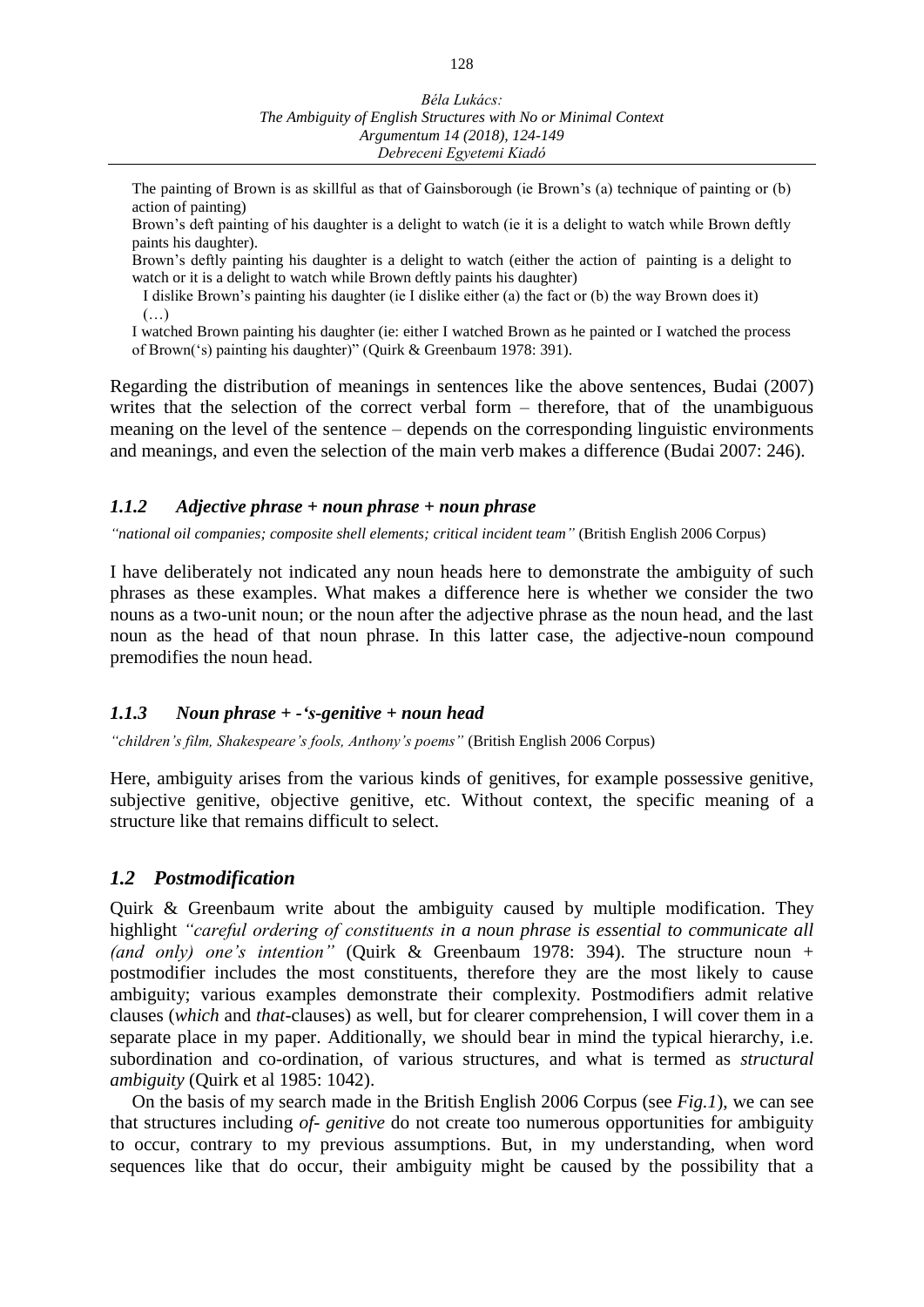postmodifier may refer either to the possession or the possessor: either of them may be the antecedent of a postmodifier. In my opinion, the context and common sense may help to clarify the meanings of such phrases and clauses.

Moreover, there are certain noun phrases that should be dealt with in a rather attentive manner – especially, if these phrases are *of*-phrases – when it comes to postmodification. Budai writes about such noun phrases that they *"are generally treated as one word"* (Budai 1999: 323). 2

#### *1.2.1 Noun head + of-genitive + noun phrase+ 's-genitive;*

*"associate of Grant's, doctrine of Christ's"* (British English 2006 Corpus) *"a portrait of Joe's"* (Budai 2007: 369).

*"poem of Benny's" (my example),*

These phrases have three sensible meanings: it is a person who has made the possession and the possession belongs to him or her; the person has only created the possession; the person has a set of possessions, and we are referring to one of these in the sentence (double genitive).

#### *1.2.2 Noun head + of-genitive + noun phrase + adverb phrase*

*"the neutrality of the monarch only; the surface of the sediment only; a removal of the restrictions currently"* (British English 2006 Corpus)

In my understanding, the source of ambiguity of structures like these is the hierarchy of postmodifiers. For example, *only* may postmodify the entire structure of *the neutrality of the monarch* when it is regarded as a single unit; or either *the neutrality* or *the monarch*. If *the neutrality* is postmodified, that is postmodification with co-ordination, because *of the monarch* is also a postmodifier; if *the monarch* is postmodified by *only*, that is postmodifycation with subordination, because *of the monarch* itself is a postmodifer.

#### *1.2.3 Noun head + of-genitive + noun phrase + -ing verb*

*"entrance of the night preceding; rest of the toys littering; part of a decade running"* (British English 2006 Corpus)

"*The winds of winter freezing everything."* (my example)

To my mind, the greatest source of ambiguity in this pattern is the subordination and coordination again. We must decide whether the *-ing* verb refers to the entire joint unit of possession + possessor, or only to the possessor. In this respect, this structure is similar to the structure noun head  $+$  *of*-genitive  $+$  noun phrase  $+$  past participle.

 $\overline{c}$ <sup>2</sup> Budai mentions among other examples *the prince of Wales* (Budai 1999: 323), but my examples (*the United States of America,* or *the man of the hour*), etc. are also similar in this respect.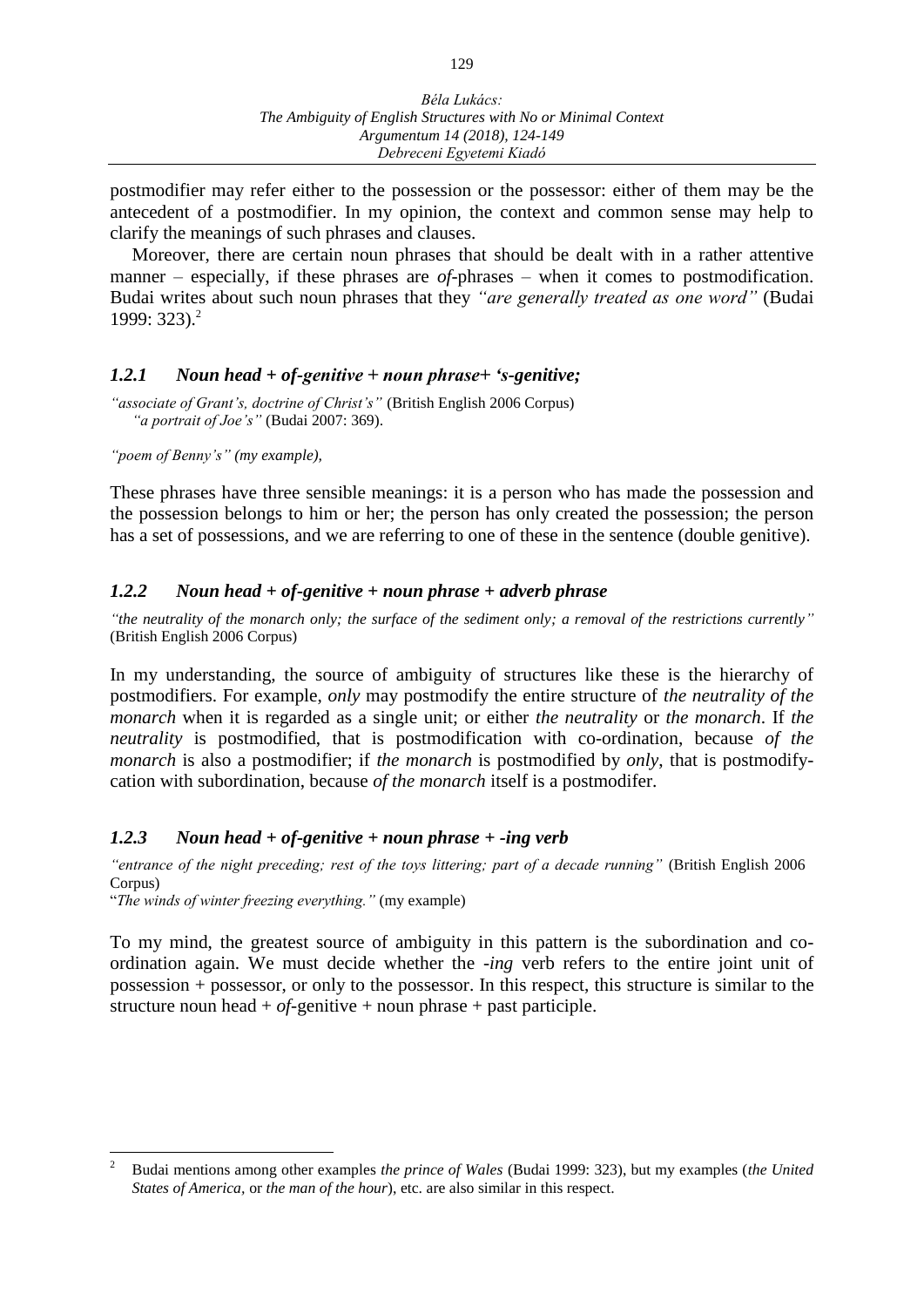#### *1.2.4 Noun head + of-genitive + noun phrase + past participle*

*"gut of a mosquito preserved; nature of the provision required; rest of the family gathered"* (British English 2006 Corpus)

As I have already hinted at it in the previous section, postmodification with present and past participle is very likely to cause ambiguity: *The gate of the city built 5000 years ago"* (*my example*)*.* In these cases as well, it is the context or our background knowledge that may help us in understanding these phrases correctly.

#### *1.2.5 Noun head + prepositional phrase + prepositional phrase;*

*1."(Put) //[ the pizza in the box] // on the table. 2. (Put) //[ the pizza // in [ the box on the table.]"*(Budai 2007: 419, brackets mine).

*"attack in an ambulance on the way; milk in a jug in the microwave; time on the phone in the garden"* (British English 2006 Corpus)

As Budai also writes, there is a hierarchy between heads and postmodifiers, which is classified either as subordination or co-ordination or a combination of the two (Budai 2007: 418).

#### *1.2.6 Noun head + prepositional phrase + to be + past participle*

*"van in the world to be given; workers on the island to be trained"* (British English 2006 Corpus)

*"A dish on the table to be eaten"* (my example). *"A maggot in the apple to be eaten"* (my example).

Under this heading come structures in which there is multiple postmodification, allowing either subordination or co-ordination – the question is whether the meaning we have attained is sensible or not. In this respect structures like these are similar to the ones in the previous structure.

## *1.2.7 Noun head + to-infinitive*

*"chance to see; opportunity to discuss; community to develop"* (British English 2006 Corpus)

Structures like these may sometimes have an implicit passive meaning, in this respect this structure is similar to the previous one. The structure noun head + to-infinitive (*community to develop*) has much in common with postmodification with subordination in the case of a prepositional phrase + to be +past participle structure (*in the apple to be eaten*).

## *1.2.8 Noun head + -ing verb + noun phrase*

*"cars dominating the street; body regulating the use; people using the city"* (British English 2006 Corpus)

This pattern may be the core of adverbial clauses of manner, time or place. Such clauses, however also might be easy to confuse with postmodifiers. We can see this phenomenon in the following example I have constructed using the above structure: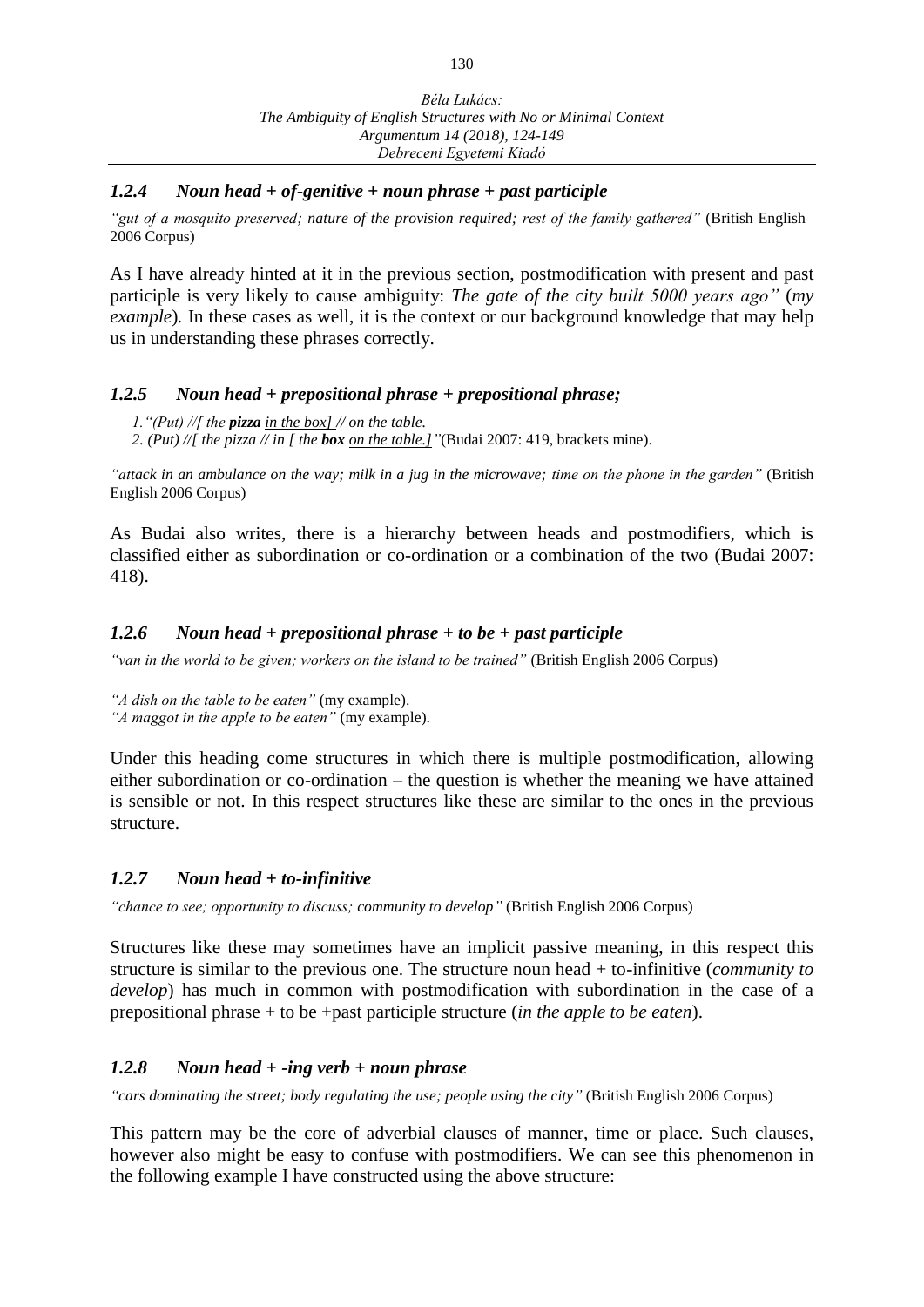*"The hoodlums were destroying the cars dominating the street."*

Especially participle phrases as adverbial phrases may be misleading:

*"I was working at the Royal Academy of Music, organising big productions" (*Budai 2007: 693). *"The boys came into the room laughing loudly"* (Budai 2007: 696). *"Good carbohydrates are low in sugar, providing energy throughout the day"* (Budai 2007: 696).

Appositive participle clauses as postmodifiers may also be understood as adverbial clauses of manner, cause, etc.:

*"[Dating back nearly 5,000 years, Stonehenge] will forever remain one of the world's great unsolved mysteries"* (Budai 2007: 416). *"[Constructed nearly 5,000 years ago, Stonehenge] is the most popular prehistoric monument in the world"* (Budai 2007: 416).

#### *1.2.9 Adjective head + to-infinitive*

*"easy to use; best to separate; hard to believe"* (British English 2006 Corpus)

Even this structure may have ambiguous meanings. As my sentence shows, the following example may be comprehended in two ways: *"The lamb is ready to eat."* Its Hungarian equivalent is equally ambiguous: *"A bárány evésre kész."* The only question is whether the lamb is a living creature which is about to eat, or a dish to be eaten.

#### *1.2.10 Relative clauses (restrictive which-clauses)*

Due to the careful and coherent syntax, the meaning of the following sentences is not ambiguous:

*"The action is being taken partly in response to European laws which require all local authorities to reduce their reliance on landfill and, if action is not taken soon, councils will face fines."* (British English 2006 Corpus)

*"What can be said with certainty is that by partially disowning a treaty which he has described as being good for Britain, Gordon Brown makes himself look ridiculous."* (British English 2006 Corpus)

*"Then came the solos to introduce the band which led into their penultimate number entitled Blues in E, good bit of use of the wah wah on this one, and the tune drops down and then builds up."* (British English 2006 Corpus)

Budai, however, writes that relative clauses refer to a noun phrase or, less frequently, to the entire sentence; the linguistic unit to which a relative clause refers is termed antecedent (BUDAI 2007: 381). On page 420, BUDAI has a sentence, which may come under this heading: *"The box was by the door which had contained valuables."* The Hungarian translation given next to the English original claims that it is the box that contained valuables<sup>3</sup> – but is this the only possible understanding of this English sentence? Again, the context may decide if the box or the door is the antecedent of the *that*-clause: there may be doors with little secret places to hide something in them.

 $\overline{a}$ 

<sup>3</sup> Az ajtónál volt a doboz, amelyben értékes dolgok voltak.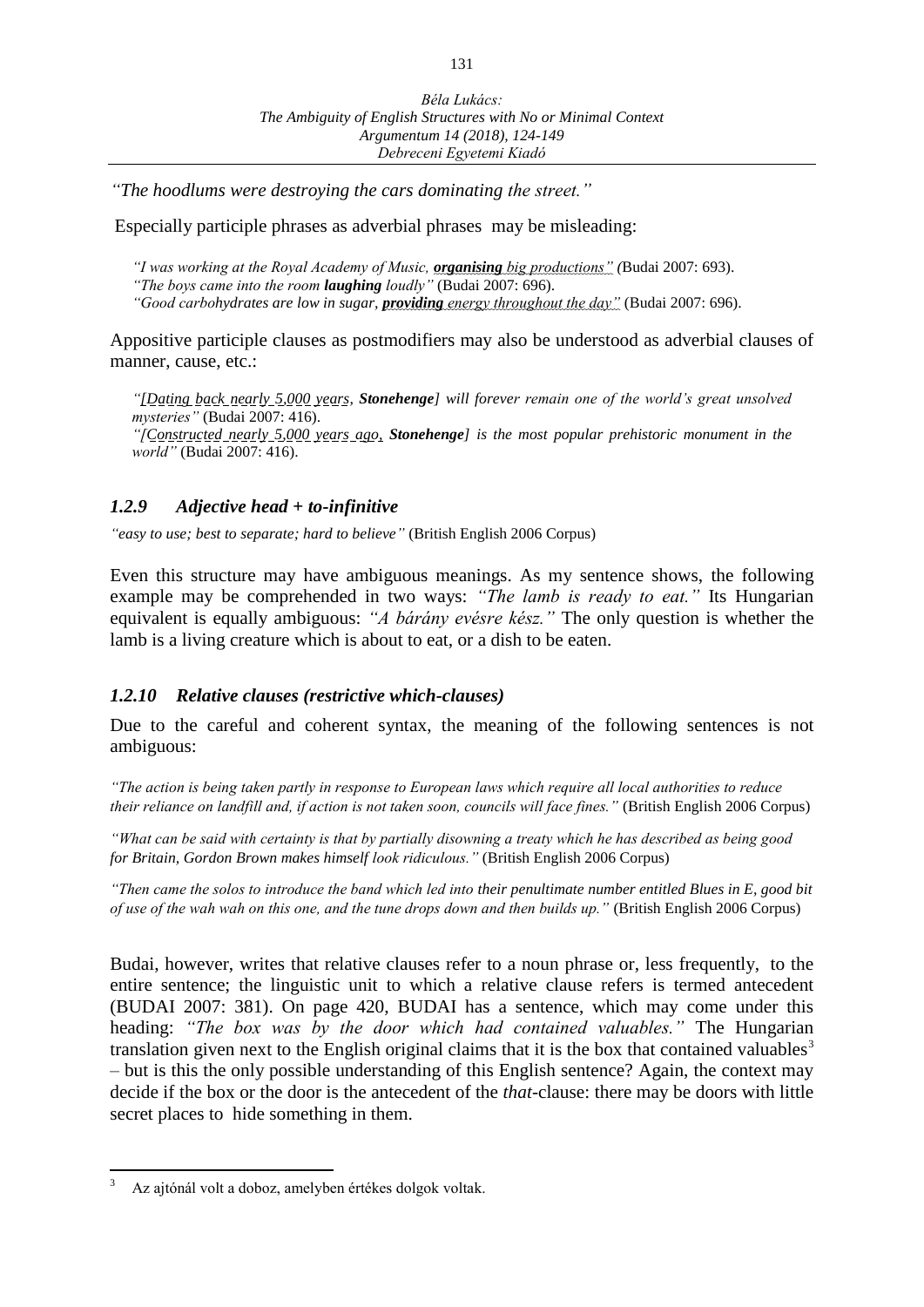#### *1.2.11 Relative clauses (restrictive that-clauses)*

Again, carefully arranged words provide for clear meaning in the following sentences:

*"Naturally, she has insured the item and this may be the only time in my life that I would be keen to read a policy document."* (British English 2006 Corpus)

*"Then, when I was five (it may have been around the time that Allan joined our family), on one magical night that I've never forgotten, everything changed."* (British English 2006 Corpus)

*"On the bus to Glebe, I picked up a Sydney newspaper that I found on the seat next to me."* (British English 2006 Corpus)

But, Quirk & Greenbaum have a brilliant example to illustrate ambiguity caused by a relativeclause: *"The smiles of delight on all the faces that he liked"* (Quirk & Greenbaum 1978: 394). Their question is mine as well: "was it the smiles or the faces that he liked?" (Quirk & Greenbaum 1978: 394). In sentences like this, the *of-* genitive is another factor of ambiguity, because, as we can see, the *that-*phrase may refer to either the possession or the possessor, as I have already detailed it earlier in my paper. A phenomenon similar to BUDAI's hints on page 381 is described by Quirk & Greenbaum which is a special type of non-restrictive clause, the sentential relative clause: it "has as its antecedent not a noun phrase but a whole clause or sentence or even sequence of sentences" (Quirk & Greenbaum 1978: 383). Sentences including sentential relative clauses may be extraordinarily ambiguous; a dash before such relative clauses usually makes the sentence clear.

## *1.3 Focussing*

Here, I can only comment very briefly on a tiny segment of the huge field of focussing. What I describe here is the two focussing adverbs *also* and *only.* They are highly ambiguous due to their forward-backward correlation with other units within the sentence (this correlation is, however, not identical with anaphoric and cataphoric references). This time, I present examples for both structures separately, and they are described together.

#### *1.3.1 Also*

*"Sports days were also cancelled for fear of heat exhaustion."* (British English 2006 Corpus)

*"People can also log on to the website and select any items they want to be delivered to their desired library."* (British English 2006 Corpus)

*"The courts will also be asked to increase the number of compensation orders handed out to muggers, burglars and thugs who escape jail."* (British English 2006 Corpus)

#### *1.3.2 Only*

*"In one county, 999 callers were told there were only THREE police on duty in a town of 22,000 people."* (British English 2006 Corpus)

*"Currently only six out of 10 offenders ordered by the courts pay compensation to victims."* (British English 2006 Corpus)

*"They 're under new ownership now but that is all irrelevant to me, I 'm only concerned about getting a win at a very difficult place."* (British English 2006 Corpus)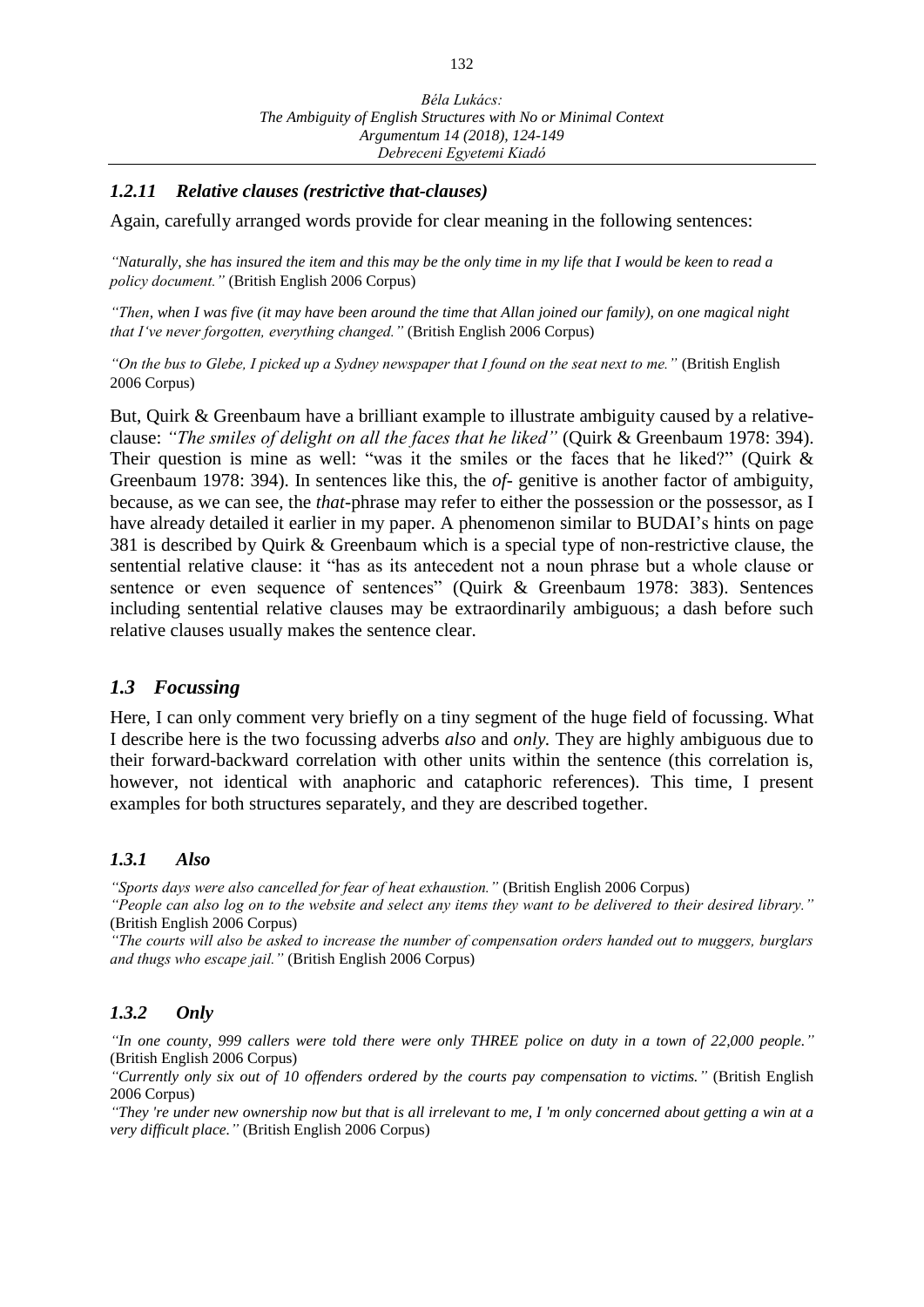## *Description of also and only*

The above sentences may have several interpretations, depending on the correct intonation and placing of *only* and *also*. Budai highlights the ambiguity of these two adverbs in so clear and concise a manner that I quote here the entire passage:

*Szóban a hangsúly és az intonáció egyértelművé teszi a jelentést, de írásban – különösen szövegösszefüggés nélkül – sokszor nem egyértelmű, hogy mire vonatkozik az alany és az állítmány közé helyezett fókuszáló határozószó:<sup>4</sup>*

*Betűkiemelések nélkül két olvasata van például a következő angol mondatnak:<sup>5</sup> MY BROTHER also speaks a little Italian. (A fivérem is tud egy kicsit olaszul.) My brother also speaks A LITTLE ITALIAN. (A fivérem tud egy kicsit olaszul is.) Betűkiemelések nélkül az alábbi mondatnak négy olvasata van:<sup>6</sup>*

*TOM only phoned his mother today. (Csak Tomi telefonált ma az édesanyjának.) Tom only PHONED his mother today. (Tomi csak telefonált ma az édesanyjának.) Tom only phoned HIS MOTHER today. (Tomi ma csak az édesanyjának telefonált.) Tom only phoned his mother TODAY. (Tomi csak ma telefonált az édesanyjának.) (Ugyanezt bemutathatnánk az also-val is: Tomi is; telefonált is; az édesanyjának is; ma is.)<sup>7</sup> Természetesen az angolban is megvan a lehetősége a határozószók mozgatásának:<sup>8</sup> MY BROTHER also speaks a little Italian. My brother speaks A LITTLE ITALIAN also.*

*Only TOM phoned his mother today. Tom phoned only HIS MOTHER today. Tom phoned his mother only TODAY / TODAY only"* (Budai 2007: 602).

## **Checking the corpus examples in context**

On the next pages, I examine the examples taken from the corpus. This time the context is also provided for the structures which have not been analysed in context so far. Now, I would like to see if the structure in question is also ambiguous in context (highlighting in bold is mine).

*Taking place* occurs 14 times in the British English 2006 corpus;

*1. The trips will be [taking place](https://cqpweb.lancs.ac.uk/be2006/context.php?batch=0&qname=frivf85ds1&uT=y) until September .*

 $\overline{a}$ 

- *2. South Gloucestershire is next on the list with events [taking place](https://cqpweb.lancs.ac.uk/be2006/context.php?batch=1&qname=frivf85ds1&uT=y) in Yate today and Emersons Green and Kingswood tomorrow .*
- *3. Details of when and where a court case is [taking place](https://cqpweb.lancs.ac.uk/be2006/context.php?batch=2&qname=frivf85ds1&uT=y) .*
- *4. Are there any major building or road-works [taking place](https://cqpweb.lancs.ac.uk/be2006/context.php?batch=3&qname=frivf85ds1&uT=y) in or near your parish this year ?*
- *5. Entitled Home Is Where the Heart Is the exhibition comprises photographs taken by Jacob Crawfurd that show African cultural practices taking place both in Africa and Europe.*
- *6. Two days before this however, we were informed that the Council were taking out an injunction " preventing the opening day from taking place " and that they would be seeking a possession order for the land and buildings.*

<sup>4</sup> Stress and intonation make the meaning clear in spoken language, but in the case of written forms – especially without context – it is often unclear what the focussing adverb placed between the subject and predicate refers to: (translation mine)

<sup>5</sup> For example, without highlighting, this English sentence has two interpretations: (translation mine)

 $\overline{6}$  Without highlighting, the sentence below has four interpretations: (translation mine)

<sup>7</sup> (This could be demonstrated by means of *also* as well: Tom also; also phoned; also his mother; also today) (translation mine)

<sup>8</sup> Moving the positions of adverbs is of course possible in English as well: (translation mine)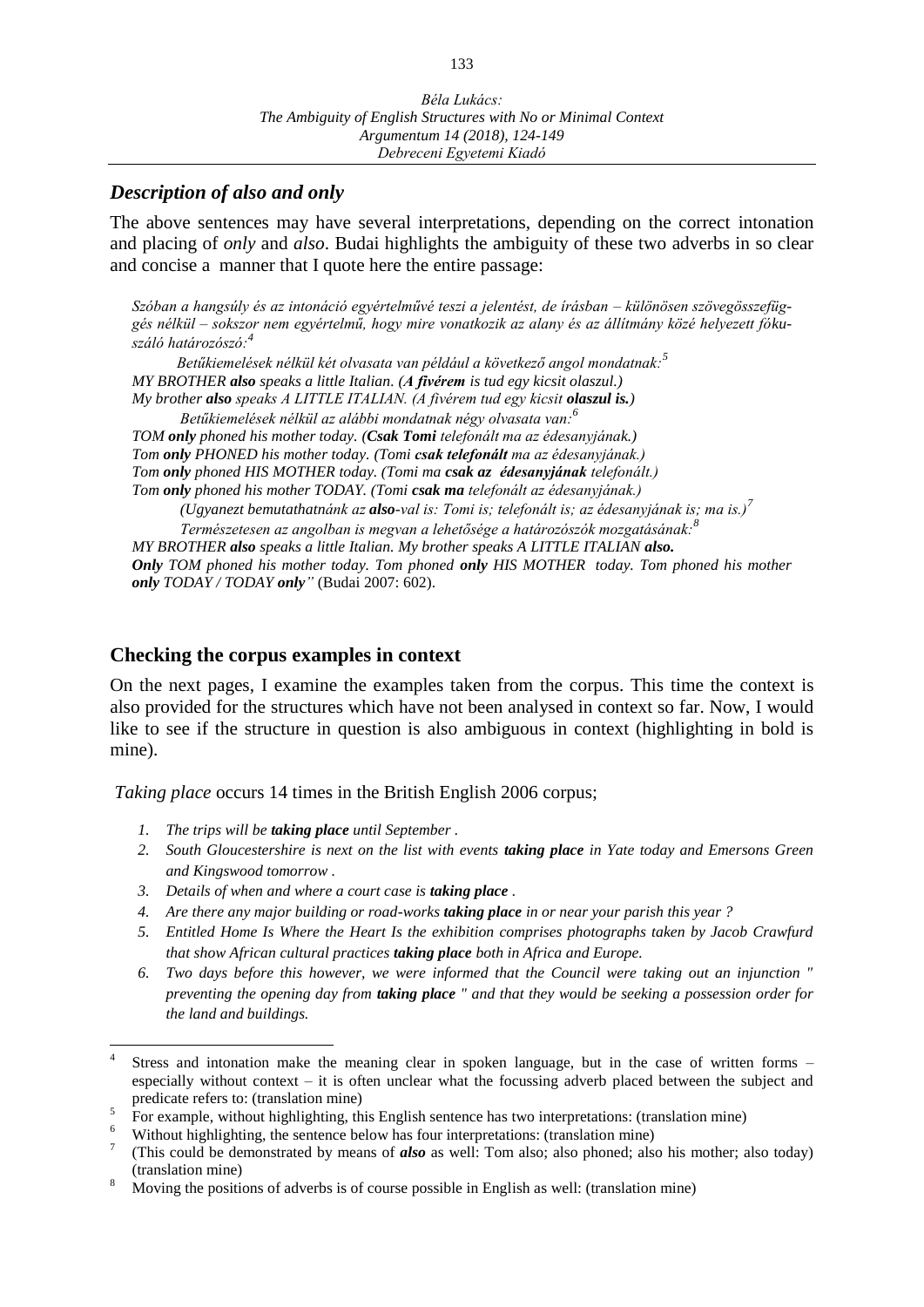- *7. If the second or third event 5 July 2006: Column 40WS resulted in disorder, the police would have lost their right to intervene to stop the fourth and subsequent events from <i>taking place.*
- *8. In our earlier Special Report on School Admission and Exclusion Appeal Panels ( Cm 5788 ) we specifically highlighted our concerns about the operation of appeal panels for foundation and voluntary-aided schools , particularly as regards : \* the unacceptable arrangements for the appointment of panel members , which we did not consider to be sufficiently open and transparent ; \* the isolated position of the clerks to the panels ; \* the lack of expertise of the appeals clerks ; \* the lack of training for panel members ; and \* hearings taking place in inappropriate venues , such as the Headteacher 's study .*
- *9. Ministers decided subsequently not to issue the updated Code of Practice and we understand that a more thorough revision of the Code is taking place, on which we look forward to being consulted in due course.*
- *10. It is also possible to attach an intermediate treatment requirement to a supervision order made in civil proceedings, although we have never heard of this taking place.*
- *11. What appears to be taking place in the situations reported in this study is that when teachers introduce, or " scaffold' , a nave version of a threshold concept ( in that it is a deliberately simplified and limited delineation ) , it seems to act to a certain extent as a proxy for the threshold concept .*
- *12. As this was taking place, the door to meeting room one opened and Ishida 's secretary rolled in a trolley laden with fresh pots of coffee, pristine white cups and a large selection of cream cakes.*
- 13. It's the new sexual revolution darling, but instead of Woodstock and flower power orgies, it's taking *place through your fingertips.*
- *14. All the activity seemed to be taking place on the other side of the track.*

We can see that this structure is ambiguous in none of these sentences.

*Helping people* occurs 4 times in the British English 2006 corpus;

- *1. There will have eventually to be cuts in overall taxation but these have to be directed towards helping people clear their own debts rather than recreating another binge.*
- *2. I also hope that the same media focus and energy given to Gillian 's case may now be directed to those helping people<sup>9</sup> in Darfur , and pressure may be applied upon the president to ensure his own people are released from their suffering.*
- *3. Many employers from a range of industries are helping people to develop in this way.*
- *4. The overall philosophy is helping people to help themselves.*

This structure does not cause any ambiguity in these sentences.

*Sharing data* occurs 6 times in the British English 2006 corpus;

*1. Departmental Ministers , including the Minister responsible for ONS ... authorise Heads of Profession for statistics and their staff to make a full professional contribution to National Statistics activities and authorise access to all data within their control for statistical purposes across government subject to confidentiality considerations and statutory requirements This guide aims to help the Government Statistical Service ( GSS ) meet this clear requirement of government by addressing some of the confidentiality and statutory requirements for sharing data for statistical purposes .*

 $\overline{a}$ <sup>9</sup> We can see that only sentence 2 is slightly ambiguous, where *those* is the substitution of people. This ambiguity is, however, not caused by *helping people.*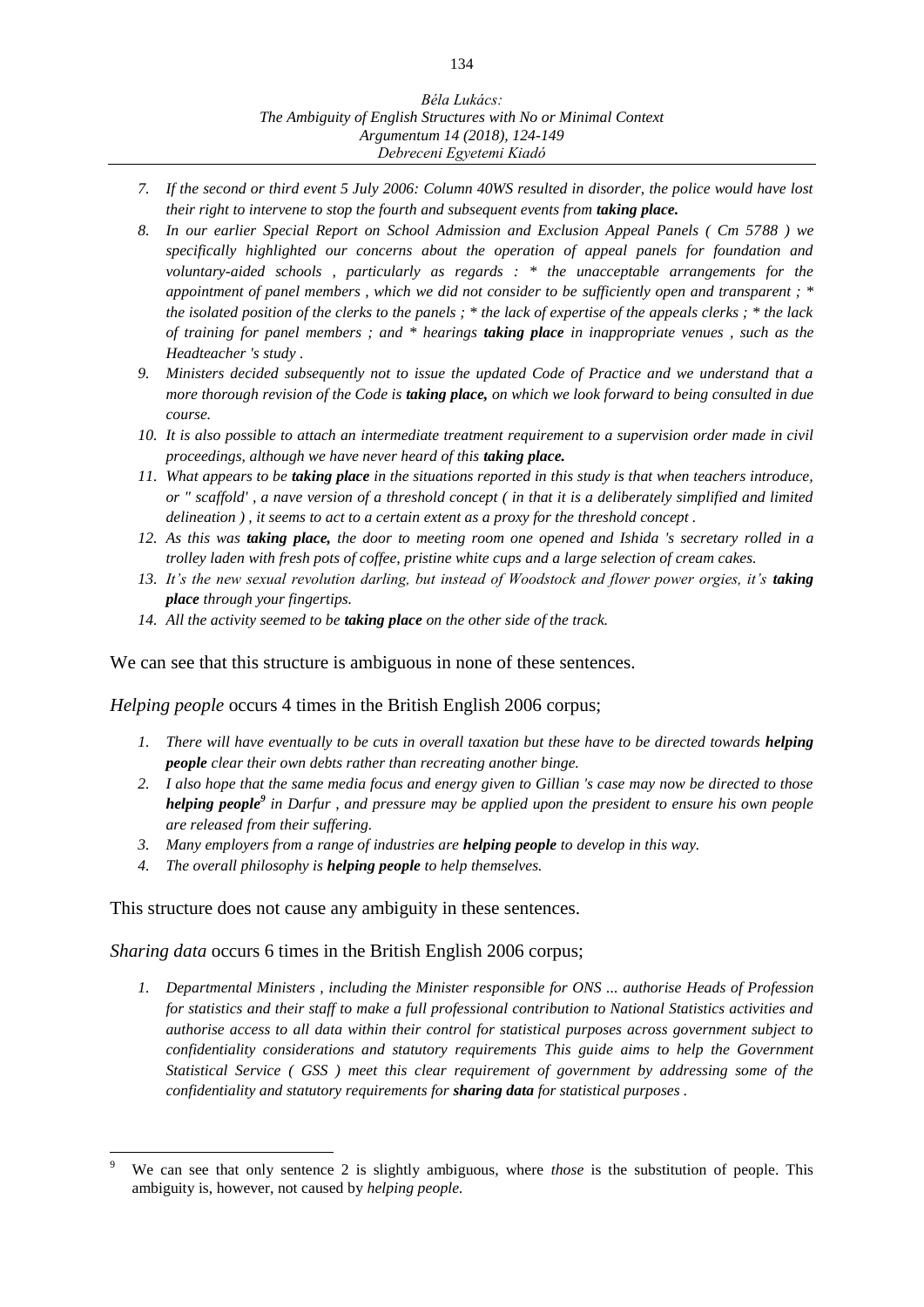- *2. In the United Kingdom, sharing data originally provided for administrative purposes for the production of Neighbourhood Statistics and other National Statistics is not incompatible with the original purpose indeed this important principle is found in section 33(2) of the Data Protection Act.*
- *3. To manage risk, it is necessary to know where risk arises and to have a mechanism in place that, for each instance of sharing data, checks for and confirms compliance with the law and the National Statistics Code of Practice.*
- *4. Sharing data to improve statistics and reduce respondent burden is consistent with government policy.*
- *5. We have also provided DCA with the case for improving statistics through sharing data (see Annex D).*
- *6. The case argues that the current legislative framework for sharing data for statistics is overly complex, given that our products can not identify individuals, nor cause any direct harm or distress to individuals.*

This structure causes no ambiguity in these sentences.

*Children's film* occurs twice in the British English 2006 corpus;

- *1. Wonder just how brain-dissolvingly dull a children 's film can be?*
- *2. " If you can hear me " -- I remembered a Children 's Film Foundation film where this happened -- " tap the phone, once.*

This structure causes no ambiguity.

#### *Shakespeare's fools* occurs twice in the British English 2006 corpus;

- *1. The influence of Shakespeare 's fools on Cavendish 's dramatic writings is examined in Lesley Peterson 's " Defects Redressed ..: Margaret Cavendish Aspires to Motley' (EMLS 14[2004] 8.130).*
- *2. Peterson argues that Shakespeare 's fools are kindred spirits with his cross-dressing women, who dress, speak, and negotiate their liminal positions with those in power in similar ways.*

This structure causes no ambiguity.

*Anthony's poems* occurs twice in the British English 2006 corpus;

*1. She looked at Anthony 's poems and stories when everyone else was there, read into them a suppressed violence which she hadn't previously noticed.*

This structure causes no ambiguity in this sentence.

*National oil companies* occurs twice in the British English 2006 corpus;

- 1. With the notable exception of Saudi Aramco, nearly all the Middle East's state-owned national oil *companies are also technologically deprived.*
- *2. But Arab national oil companies are increasingly bypassing such prohibitions by employing western contractors , such as Amec , Fluor and Foster Wheeler , instead .*

This structure causes no ambiguity.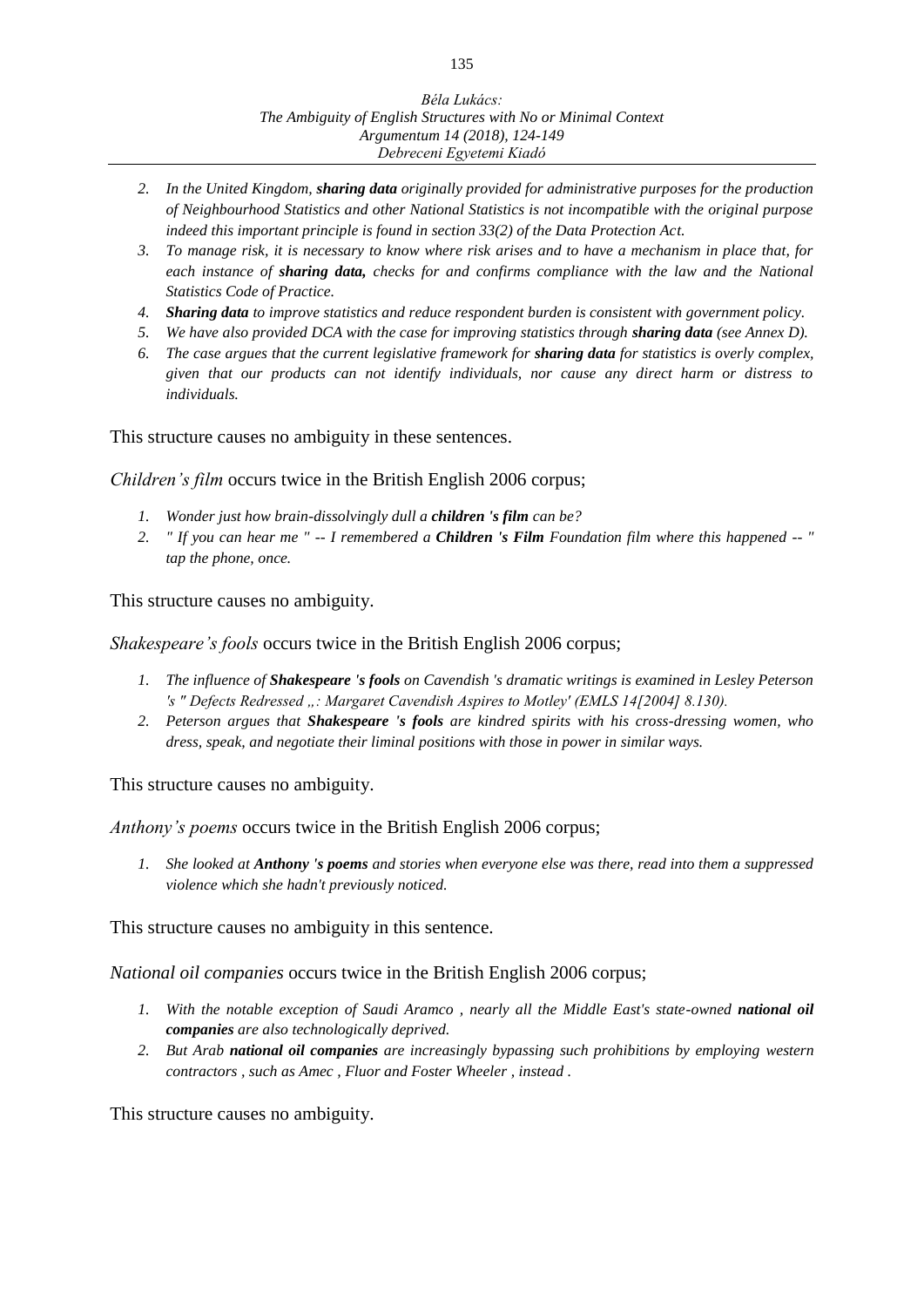*Composite shell elements* occurs twice in the British English 2006 corpus;

- *1. The dodecahedron carcass panels were discretised into a mesh of 3D linear interpolated, triangular composite shell elements, with quadrilateral shell elements used to define the stitching region.*
- *2. The use of composite shell elements permitted multiple material models to define each constituent layer of the complete ball material.*

This structure causes no ambiguity.

*Critical incident team* occurs twice in the British English 2006 corpus;

- *1. A critical incident team has been pulled together, including senior members of staff, police and a psychologist me.*
- *2. The critical incident team is shouting at the chief fire officer, who is shouting at his second-incommand, who is shouting at someone else.*

This structure causes no ambiguity.

*Associate of Grant's* occurs once in the British English 2006 corpus;

*1. " Five years before, an associate of Grant 's, ambitious enough to try and freelance some Colombian cocaine conveniently mislaid between Amsterdam and the Sussex coast, had been shot dead at the traffic lights midway along Pentonville Road, smack in the middle of the London rush hour.*

This structure causes no ambiguity.

*Doctrine of Christ's* occurs twice in the British English 2006 corpus;

- *1. However, the metaphysics Jenson underpins his doctrine of Christ 's pre-existence with (and his doctrine of God too), is difficult to make sense of.*
- *2. Recall that, in explaining the third of his observations governing his doctrine of Christ 's pre-existence, Jenson says, " God 's eternity is the infinity of a life.*

This structure causes no ambiguity.

*The neutrality of the monarch only* occurs once in the British English 2006 corpus;

*1. It " reflects on " the neutrality of the monarch only in the judgment of fastidious commentators.*

Here, the focusing role of *only* may lead to various interpretations, therefore this structure is ambiguous.

*The surface of the sediment only* occurs once in the British English 2006 corpus;

*1. The effect of evaporation from the surface of the sediment only becomes important if the water level remains close to the surface for a considerable time, i.e. where there is a low velocity.*

Again, the focusing role of only may lead to various interpretations, therefore this structure is ambiguous.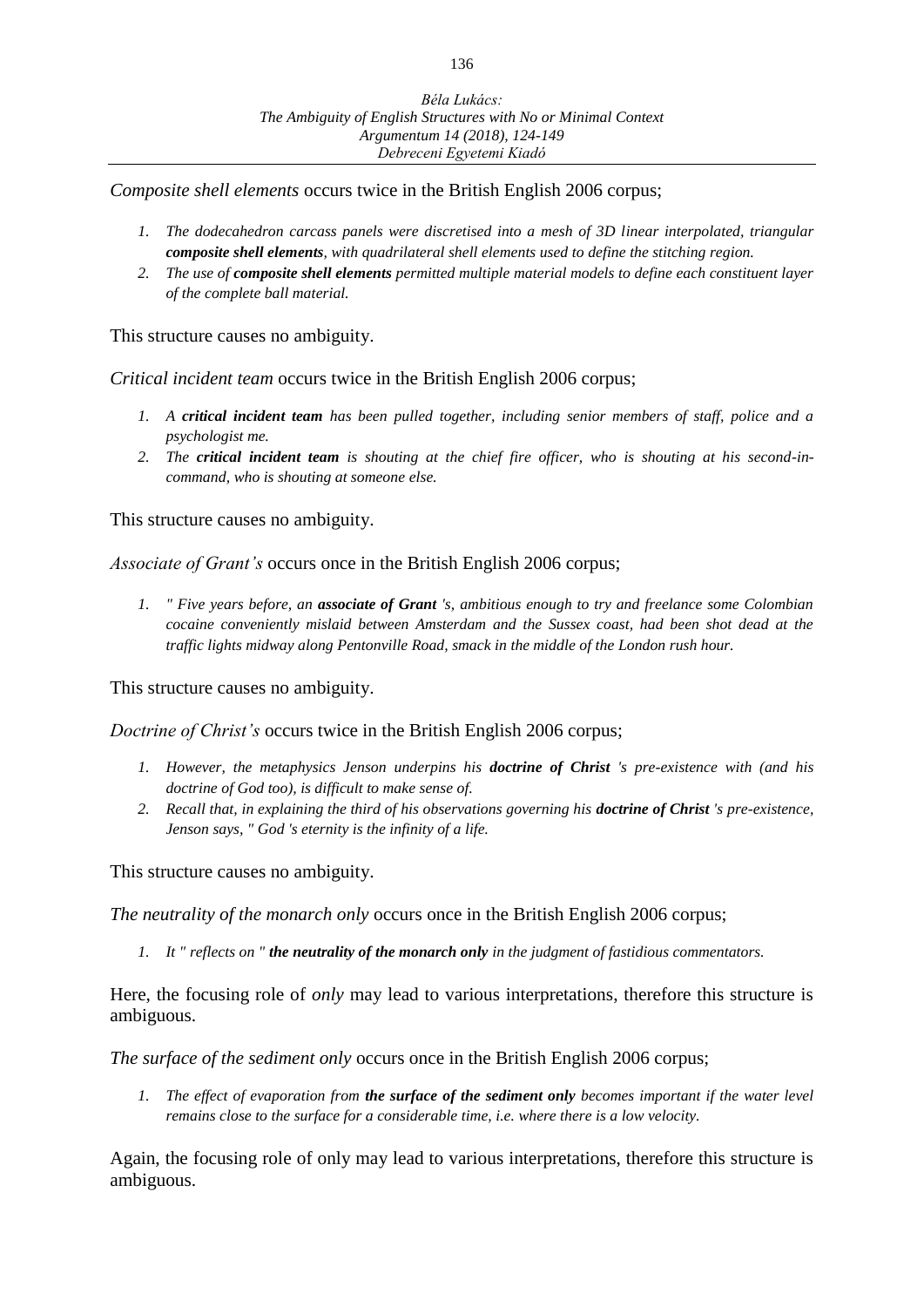*A removal of the restrictions currently* occurs once in the British English 2006 corpus;

*1. "Consumers would benefit from fair remuneration for sub-postmasters and a removal of the restrictions currently imposed on retailers by Post Office Limited.* 

This structure is not ambiguous in the sentence.

*Entrance of the night preceding* occurs once in the British English 2006 corpus;

1. In 1658, Archbishop James Ussher had calculated that the beginning of time fell upon the *entrance of the night preceding the 23rd day of October in the year 4004' and this remarkable figure was included in the English Bible .*

This structure is not ambiguous in the sentence.

*Rest of the toys littering* occurs once in the British English 2006 corpus;

*1. She sighed, picked up the rest of the toys littering the floor and decided to relocate to the bedroom to escape the demands of her kitchen.*

This structure is not ambiguous in the sentence.

*Part of a decade running occurs once in the British English 2006 corpus;* 

*1. Going to boarding school also meant that I spent the better part of a decade running around outside playing sports a dream for a lot of young kids as well as a privilege and an opportunity that is no longer available in most state schools.*

This structure is not ambiguous in the sentence.

*Gut of a mosquito preserved* occurs once in the British English 2006 corpus;

*1. Extract 'dino DNA' from dinosaur blood in the gut of a mosquito preserved in amber, combine with amphibian DNA (the only type of animal known to regenerate its own limbs), add a pinch of salt, heat at gas mark 4 et viola!*

Very painstakingly speaking, we may have two possible comprehensions, regarding the first clause: it is *gut* which is preserved in amber (coordination); or mosquito (subordination). In the case of this sentence, however, the difference between these meanings is marginal; still I believe this sentence ambiguous.

*Nature of the provision required* occurs once in the British English 2006 corpus;

*1.* Whilst this target appears to be on track for achievement, it is clear that the nature of the provision *required is changing.*

Again, we may have several possible readings, regarding the second clause: it is *nature* which is required (coordination); or *provision* (subordination); or, a third reading is if we consider *nature of the provision* as one unit. This makes me think this sentence is ambiguous.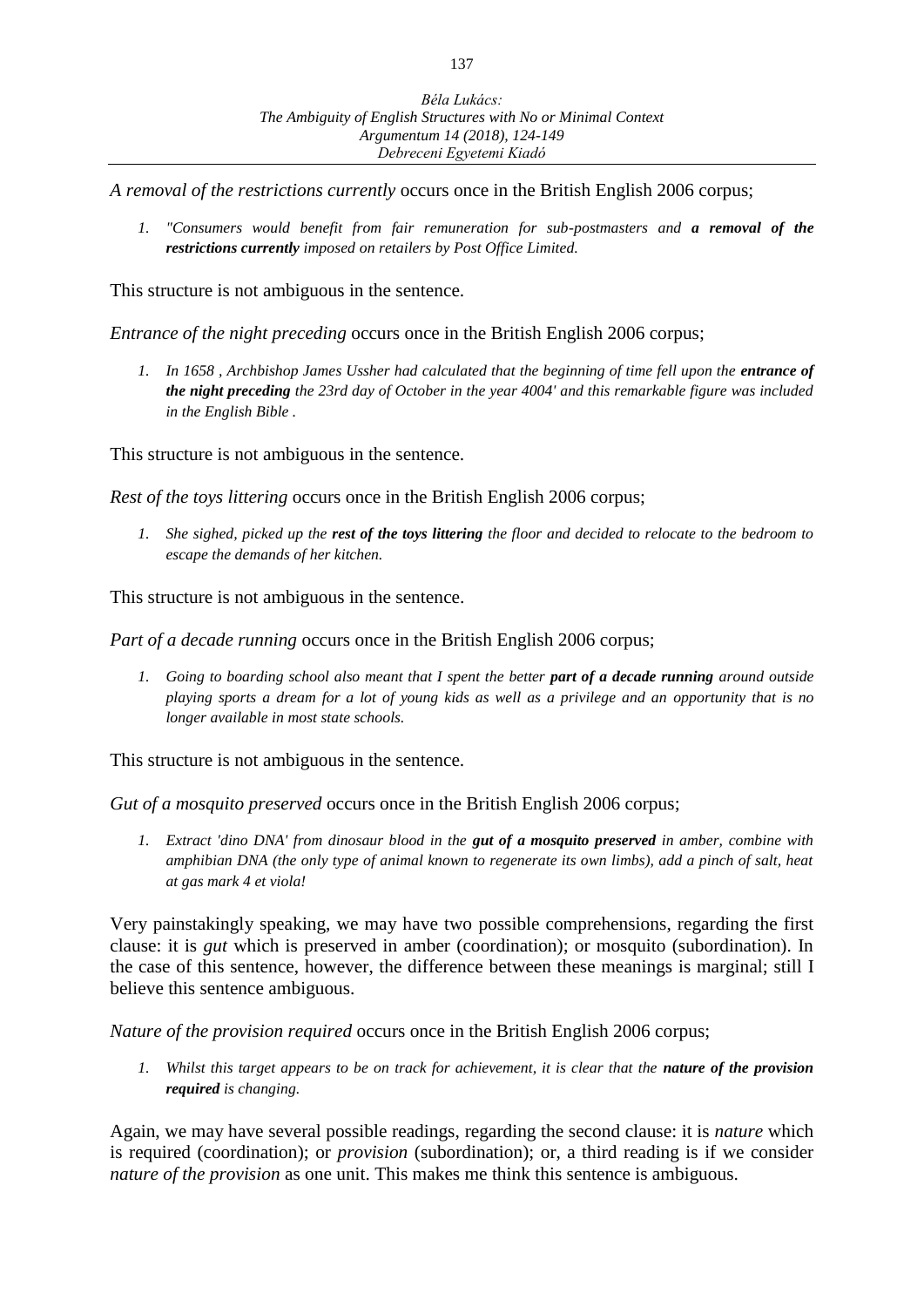*Attack in an ambulance on the way* occurs once in the British English 2006 corpus;

*1.* Fourteen years ago , 71-year-old John Wright from Stroud in Gloucestershire had a heart attack in an *ambulance on the way to hospital .*

This structure is not ambiguous in the sentence.

*Milk in a jug in the microwave* occurs once in the British English 2006 corpus;

*1. Warm the milk in a jug in the microwave (or in a pan).*

This structure is not ambiguous in the sentence.

*Time on the phone in the garden occurs once in the British English 2006 corpus;* 

*1. But I was equally desperate to work out what was going on with these photos , and spent most of the time on the phone in the garden , to their mounting – and quite reasonable – fury .*

This structure is not ambiguous in the sentence.

*Van in the world to be given* occurs once in the British English 2006 corpus;

*1. This is the first fish-and-chip van in the world to be given a Les Routiers award : the guide even created a new structure in order to include it .*

This structure is not ambiguous in the sentence.

*Workers on the island to be trained* occurs once in the British English 2006 corpus;

*1. Liam Murtagh, Project Manager of the Borderwise Project said that Citizens Advice and Comhairle had successfully developed a cross border information and advice service with Peace 2 funding and had successfully deployed the first advice workers on the island to be trained in both jurisdictions.*

This structure is not ambiguous in the sentence.

*Chance to see* occurs 4 times in the British English 2006 corpus;

- *1. It's a beautiful place, and I had a chance to see some of the countryside.*
- *2. 7 Reluctant to engage immediately with these theoretical debates, Hamilton took every chance to see the signs of volcanic action for himself by spending many hours on the often inhospitable slopes of Vesuvius, reaching the crater more than sixty times.*
- *3. We could lose our final chance to see our charred father in the terminal ward.*
- *4. He was missing lunch and Science Club neither of which mattered that much; but he was also missing out on the chance to see Fiona and that did.*

This structure is not ambiguous in these sentences.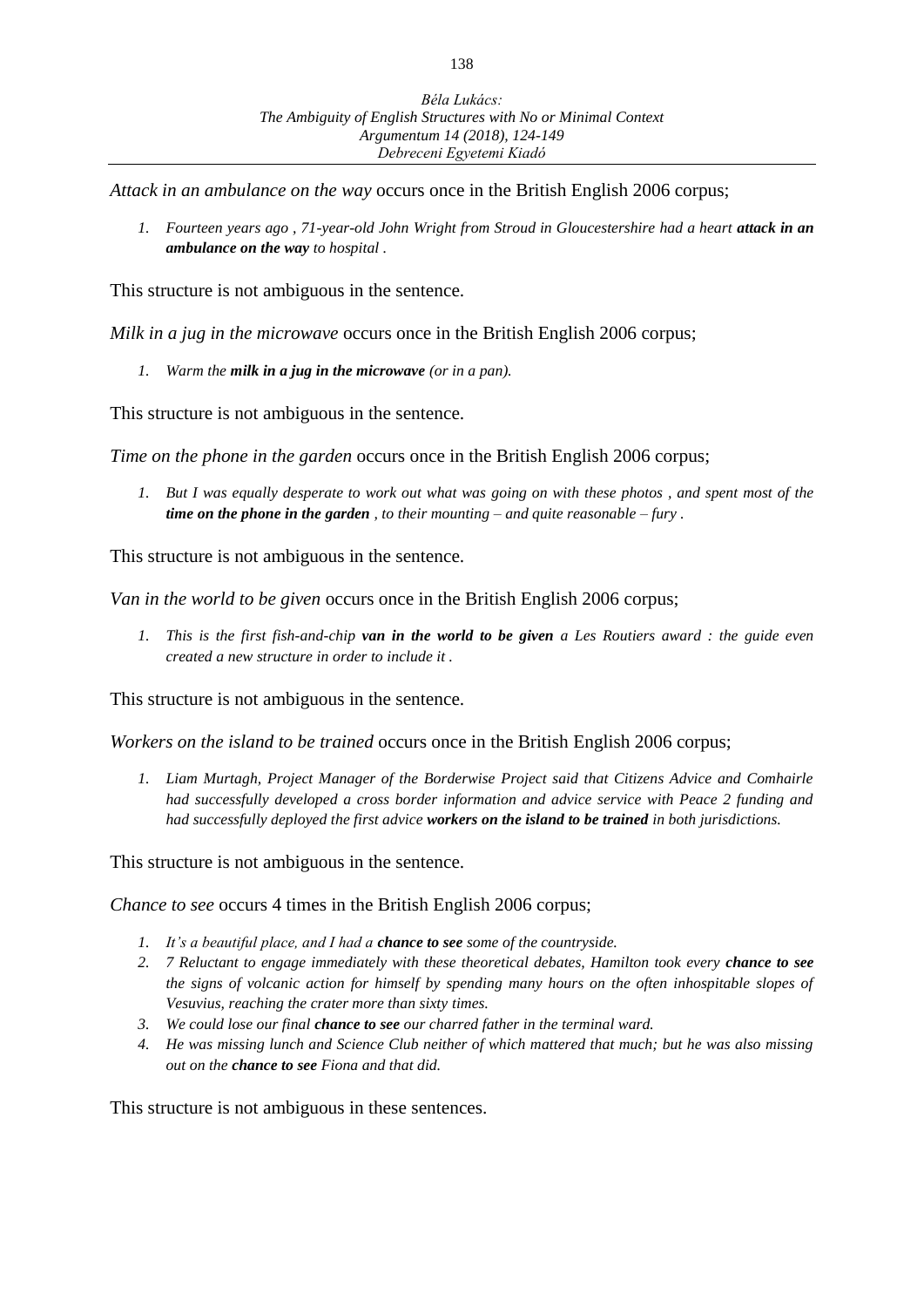*Opportunity to discuss* occurs 3 times in the British English 2006 corpus;

- *1. I have no doubt that racism, whether coming from Nazi ideology or perverted genetics, is wrong, but I for one would have enjoyed the opportunity to discuss this with a proponent, no matter how abhorrent his views.*
- *2. Although both presented affinities in terms of historical scope , their distinct approaches offer the reviewer an opportunity to discuss the relation between curatorial practice and the dissemination of an art history that , despite its relative obscurity , is increasingly attracting international attention .*
- *3. My opportunity to discuss Hope 's future with Father never arrived.*

This structure is not ambiguous in these sentences.

*Community to develop* occurs twice in the British English 2006 corpus;

- *1. There are some lovely touches – local children are trained to be " mini-guides " outside school hours, helping the community to develop its own appreciation of the importance of conservation – but the centre 's slightly sheepish apology for the tiny size of its tanks (only one in 100,000 turtles bred on the beaches ends up in a tank for " environmental education purposes ", declare a few small notices) feels pretty lame.*
- 2. It came into existence because of the pressing need recognised by the Muslim *community to develop places of worship and learning also as centres of excellence of good governance and community cohesion, involving all sections of the community especially women and youth.*

This structure is not ambiguous in these sentences.

*Cars dominating the street* occurs once in the British English 2006 corpus;

*1. Without cars dominating the street, they simply strolled around.*

This structure is not ambiguous in this sentence.

*Body regulating the use* occurs once in the British English 2006 corpus;

1. *But a government body regulating the use of healthcare products, has now issued new advice that some departments are so distant from equipment that there is no risk from mobile phones.*

This structure is not ambiguous in this sentence.

*People using the city* occurs once in the British English 2006 corpus;

1. *Bristol 's head of libraries, Kate Davenport, hopes the new system will get more people using the city 's libraries.*

This structure is not ambiguous in this sentence.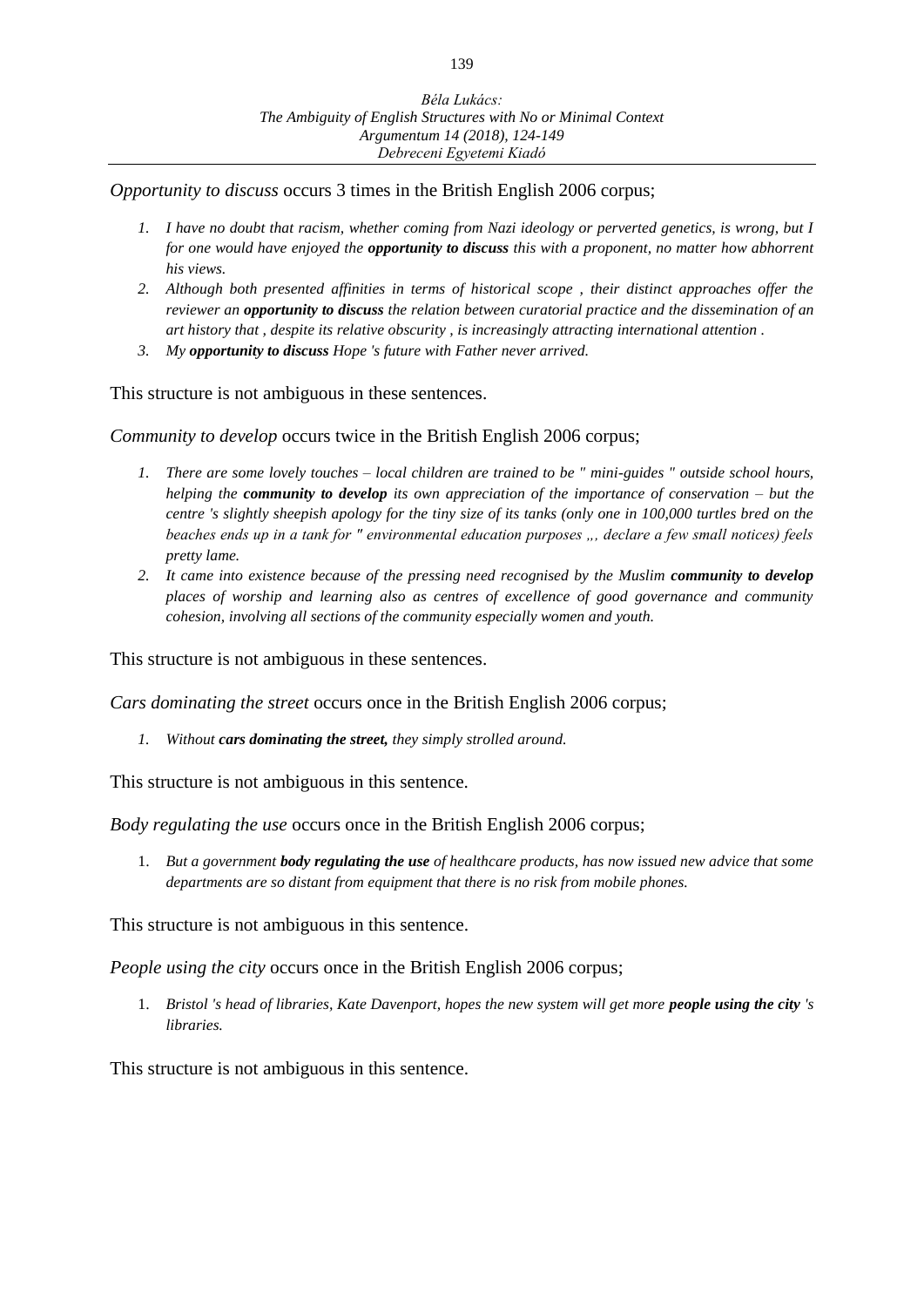*Easy to use* occurs three times in the British English 2006 corpus;

- 1. *The other less bandwidth-intensive tasks like viewing lower-quality video, streaming music and browsing through pictures is very nippy and easy to use, though it might have been nice if the interface had a few more graphical touches.*
- 2. *" The website is very easy to use and taking part couldn't be simpler.*
- 3. *This may mean exempting small businesses from regulation or where that is not possible, other approaches such as simpler guidance and easy to use forms.*

This structure is not ambiguous in these sentences.

*Best to separate* occurs once in the British English 2006 corpus;

1. *But, as this account grew and became more detailed in its attempt to become as comprehensive as possible (an impossible task to execute), it seemed best to separate it altogether from the sequel, establishing it as an independent, reflective essay on what is the focus of my own theological project: the negotiation between Christian living and thinking and the contemporary world.*

This structure is not ambiguous in this sentence.

*Hard to believe* occurs once in the British English 2006 corpus;

1. *His cousin had always enjoyed playing the field and it was hard to believe that he would remain faithful to her for the rest of his life.*

This structure is not ambiguous in this sentence.

## **Conclusion**

Having searched in the British English 2006 Corpus, I found that hits of extremely various frequencies and PER MILLION values were returned. In Chart 1, I show the structures in order of decreasing frequency per million words.

| THE LIST OF ALL THE STRUCTURES IN ORDER OF PERMILLIONAGE<br><b>FREQUENCIES</b> |                                                  |          |
|--------------------------------------------------------------------------------|--------------------------------------------------|----------|
| Structures with their Numbers used in the Taxonomy                             |                                                  |          |
| 1.1.2                                                                          | adjective phrase $+$ noun phrase $+$ noun phrase | 5,866.11 |
| 1.2.11                                                                         | relative clauses (restrictive that clauses)      | 3,276.09 |
| 1.2.7                                                                          | noun head $+$ to-infinitive                      | 3,172.36 |
| 1.1.3                                                                          | noun phrase $+ -$ 's-genitive $+$ noun head      | 3,052.05 |
| 1.1.1                                                                          | -ing verb $+$ noun phrase                        | 2,144.54 |
| 1.2.10                                                                         | relative clauses (restrictive which clauses)     | 1,429.69 |
| 1.2.9                                                                          | adjective head $+$ to-infinitive                 | 1,267.55 |
| 1.3.2                                                                          | only                                             | 1,214.37 |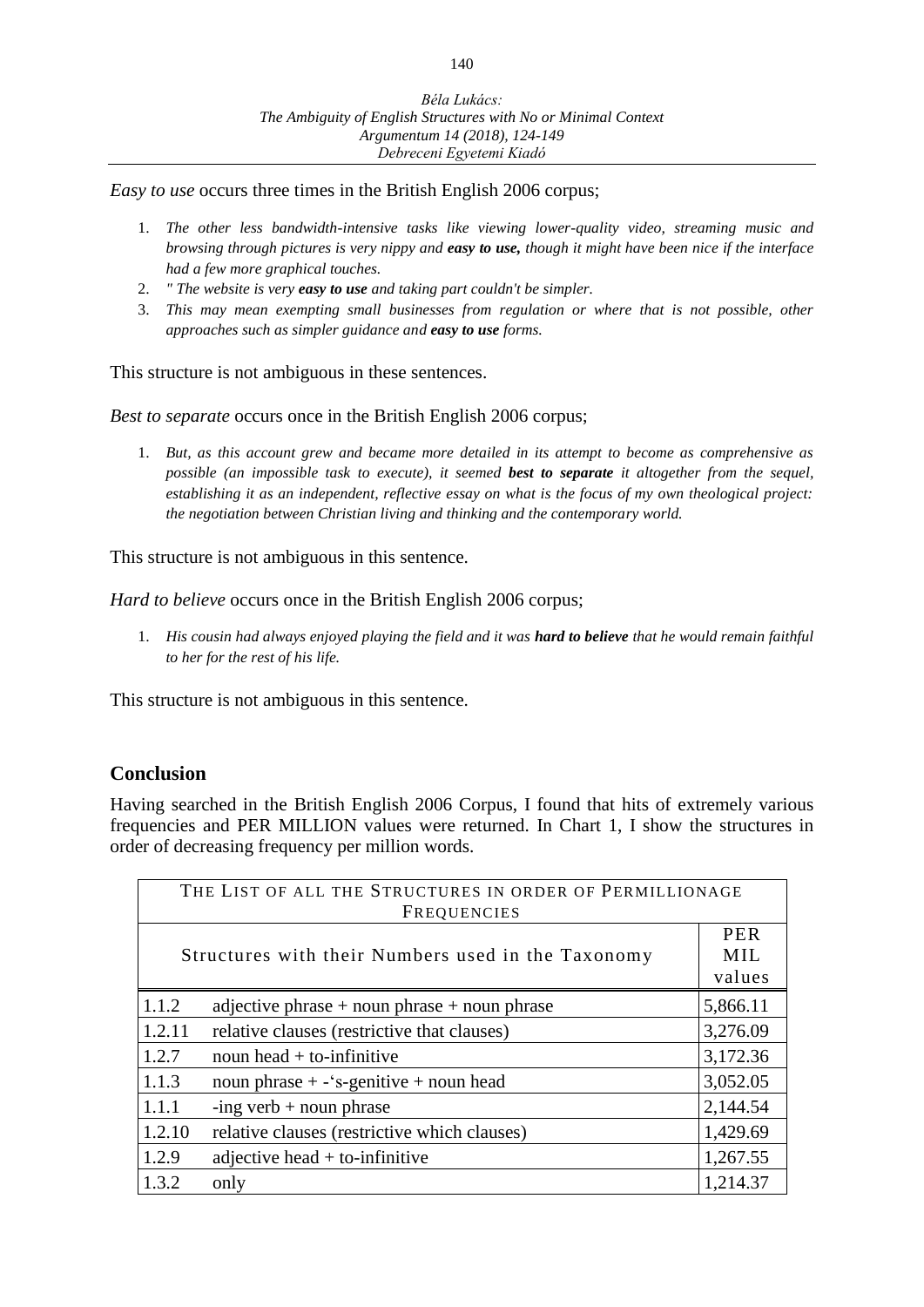| Béla Lukács:                                                   |
|----------------------------------------------------------------|
| The Ambiguity of English Structures with No or Minimal Context |
| Argumentum 14 (2018), 124-149                                  |
| Debreceni Egyetemi Kiadó                                       |

| 1.3.1                 | also                                                       | 1,141.14 |
|-----------------------|------------------------------------------------------------|----------|
| 1.2.1                 | noun head + of-genitive + noun phrase + 's-genitive        | 244.09   |
| 1.2.8                 | noun head $+$ -ing verb $+$ noun phrase                    | 231.89   |
| 1.2.5                 | noun head + prepositional phrase + prepositional phrase    | 94.15    |
| 1.2.4                 | noun head + of-genitive + noun phrase + past participle    | 54.92    |
| 1.2.3                 | noun head + of-genitive + noun phrase + -ing verb          | 44.46    |
| 1.2.2                 | noun head + of-genitive + noun phrase + adverb phrase      | 15.69    |
| 1.2.6                 | noun head + prepositional phrase + to be + past participle | 1.74     |
| <b>Total PER MIL:</b> | 23,250.84                                                  |          |

#### *Chart 1*

By far the most frequent structure is *adjective phrase + noun phrase + noun phrase* (PM: 5,866.11). In spite of that, its examples were not ambiguous. The least frequent structure is the *noun head + prepositional phrase + to be + past participle*, with a permillionage value of 1.74, which amazed me very much, I had expected more hits.

As also seen in Figure 1, there seem to be 4 structure groups according to their frequencies:  $10$ 

| Group 1                     |                                             |          |  |
|-----------------------------|---------------------------------------------|----------|--|
| 1.2.11                      | relative clauses (restrictive that clauses) | 3,276.09 |  |
| 1.2.7                       | noun head $+$ to-infinitive                 | 3,172.36 |  |
| 1.1.3                       | noun phrase $+$ - 's-genitive $+$ noun head | 3,052.05 |  |
| 1.1.1                       | $-$ ing verb + noun phrase                  | 2,144.54 |  |
| 11,645.04<br>Total PER MIL: |                                             |          |  |

| Group 2 |                                              |          |  |
|---------|----------------------------------------------|----------|--|
| 1.2.10  | relative clauses (restrictive which clauses) | 1,429.69 |  |
| 1.2.9   | adjective head $+$ to-infinitive             | 1,267.55 |  |
| 1.3.2   | only                                         | 1,214.37 |  |
| 1.3.1   | also                                         | 1,141.14 |  |
|         | <b>Total PER MIL:</b><br>5,052.75            |          |  |

| Group 3                         |                                                     |        |
|---------------------------------|-----------------------------------------------------|--------|
| 1.2.1                           | noun head + of-genitive + noun phrase + 's-genitive | 244.09 |
| 1.2.8                           | noun head $+$ -ing verb $+$ noun phrase             | 231.89 |
| <b>Total PER MIL:</b><br>475.98 |                                                     |        |

 $\overline{a}$ 

<sup>&</sup>lt;sup>10</sup> I do not consider *adjective phrase + noun phrase + noun phrase* (PM: 5,866.11) as a separate group.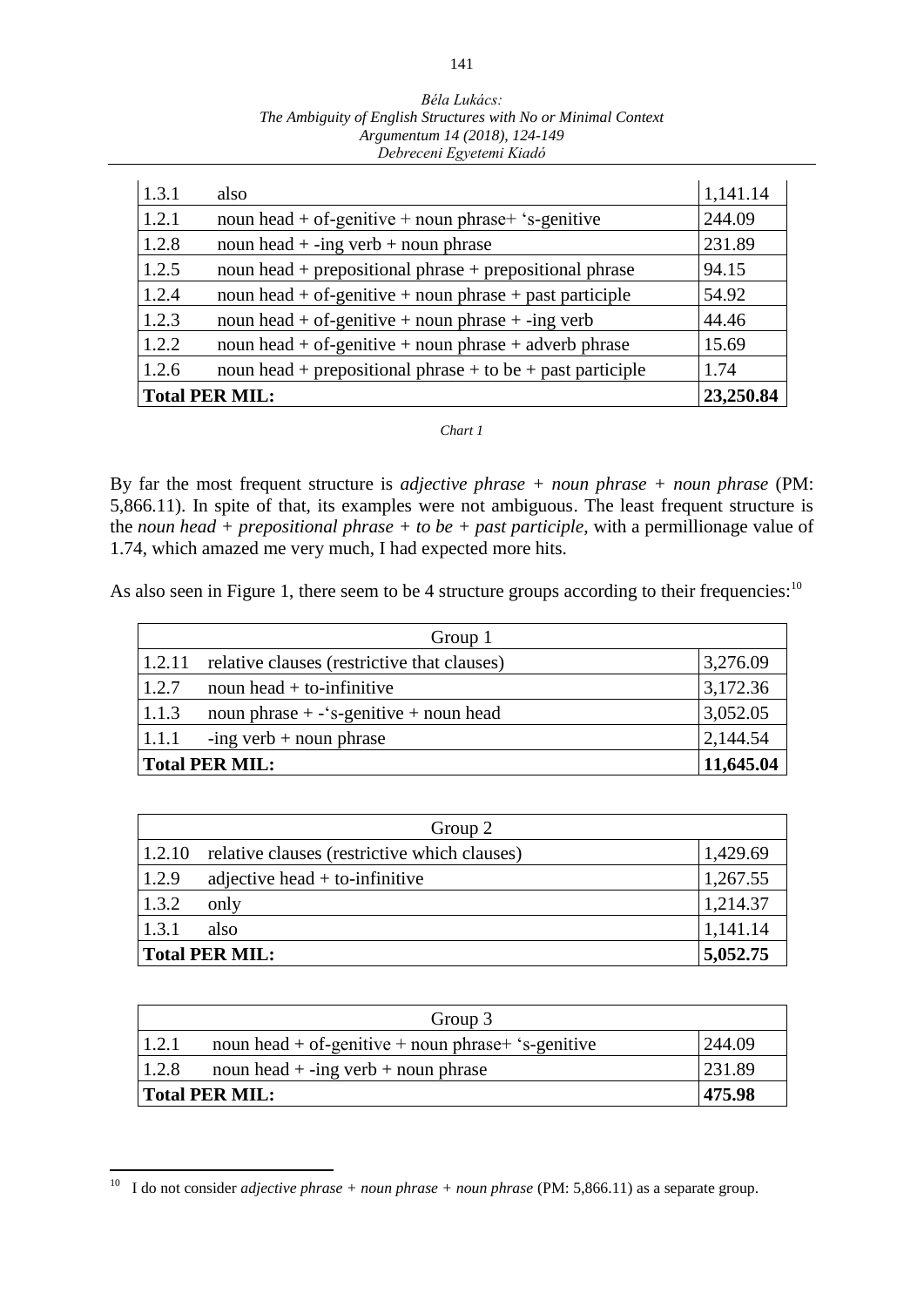| Group 4               |                                                             |        |
|-----------------------|-------------------------------------------------------------|--------|
| 1.2.5                 | noun head $+$ prepositional phrase $+$ prepositional phrase | 94.15  |
| 1.2.4                 | noun head + of-genitive + noun phrase + past participle     | 54.92  |
| 1.2.3                 | noun head + of-genitive + noun phrase + -ing verb           | 44.46  |
| 1.2.2                 | noun head + of-genitive + noun phrase + adverb phrase       | 15.69  |
| 1.2.6                 | noun head + prepositional phrase + to be + past participle  | 1.74   |
| <b>Total PER MIL:</b> |                                                             | 210.96 |

If we examine these groups, we can see that Group 1 includes 2 postmodifying (relative clauses (restrictive that clauses) and noun head + to-infinitive) and 2 premodifying structures (noun phrase  $+$  -'s-genitive  $+$  noun head and -ing verb  $+$  noun phrase). This group is almost twice bigger than the remaining two combined. It may be worth another study to shed light on the reason for that phenomenon.

Group 2 comprises 2 structures of postmodification (*relative clauses (restrictive which clauses)* and *adjective head + to-infinitive*), and 2 focussing structures (*only* and *also)*. The permillionage value of these four structures provides for about 25 per cent of the total permillionage value in Chart 1 (23,250.84).

Groups 3 and 4, the lower extremity of my frequency list, show only postmodifying structures (noun head + of-genitive + noun phrase + 's-genitive; noun head + -ing verb + noun phrase; and noun head + prepositional phrase + prepositional phrase; noun head + of-genitive  $+$  noun phrase  $+$  past participle; noun head  $+$  of-genitive  $+$  noun phrase  $+$  -ing verb; noun head  $+$  of-genitive  $+$  noun phrase  $+$  adverb phrase; noun head  $+$  prepositional phrase  $+$  to be  $+$  past participle, respectively.

Summing up the data and observations regarding these groups, I find it odd that while postmodifying structures are quite frequent, the structure being the first in Chart 1 is a premodifying structure, in itself demonstrating a PER MIL value of 5,866.11. Focussing adverbs are not so numerous, their total value being only 2,355.51.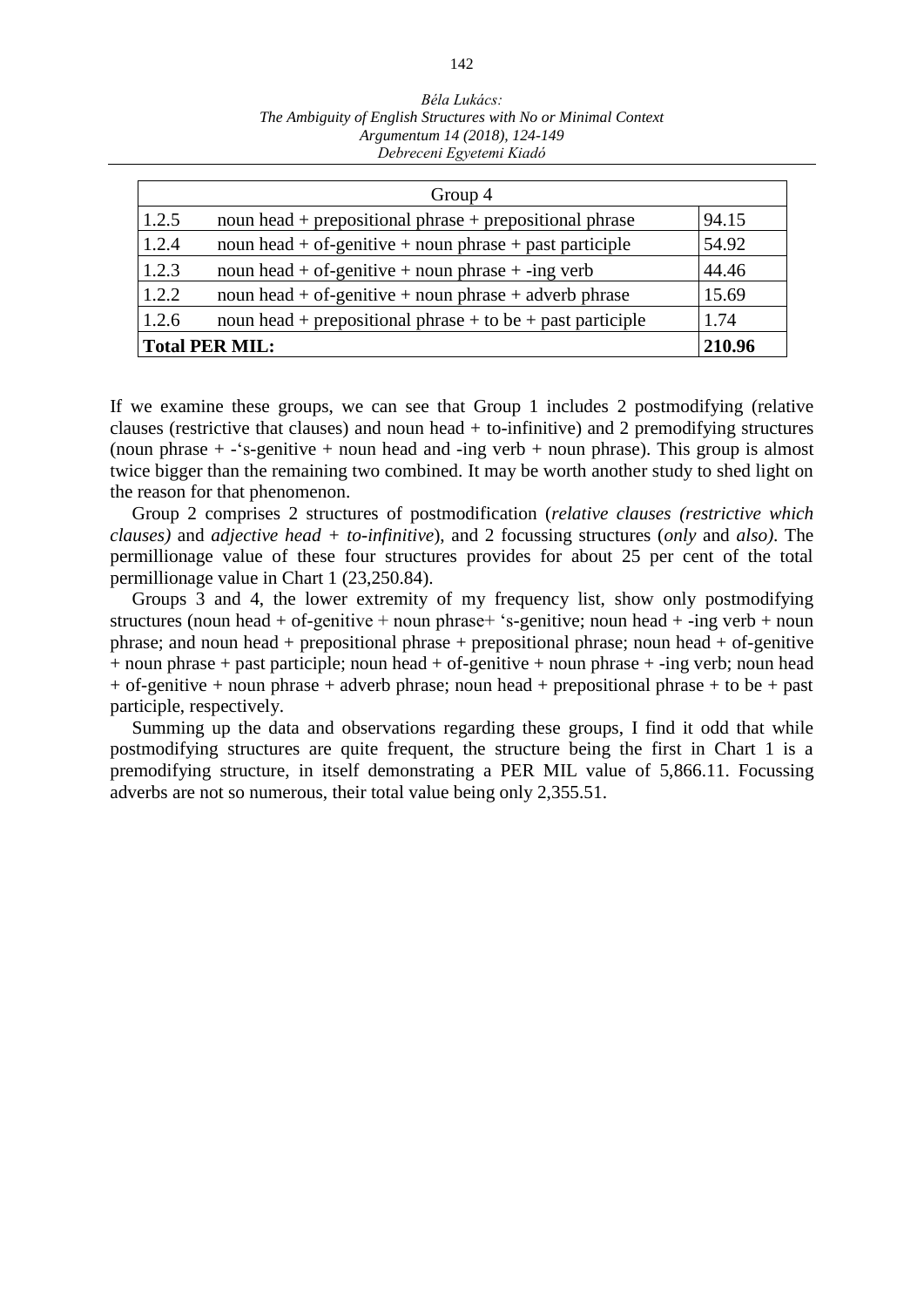*Béla Lukács: The Ambiguity of English Structures with No or Minimal Context Argumentum 14 (2018), 124-149 Debreceni Egyetemi Kiadó*



*Fig. 1*

We should bear in mind, however, that a single study on word frequency done in only one corpus may not produce any general claims regarding the use of a certain structure in either written or spoken language. Only comparing several corpora in terms of word frequency may be the grounds for formulating such claims that this or that structure is rarely used.<sup>11</sup> Regarding the correlation between frequency of a structure and the potential of ambiguity, we may say they are proportional; the higher probability of ambiguity, however, does not follow directly from the higher potential of ambiguity, according to my observation.

 $11$ <sup>11</sup> Infrequent usage, however, does not necessarily lead to high or low probability of ambiguity (e.g. the context and some background knowledge clarify the meaning).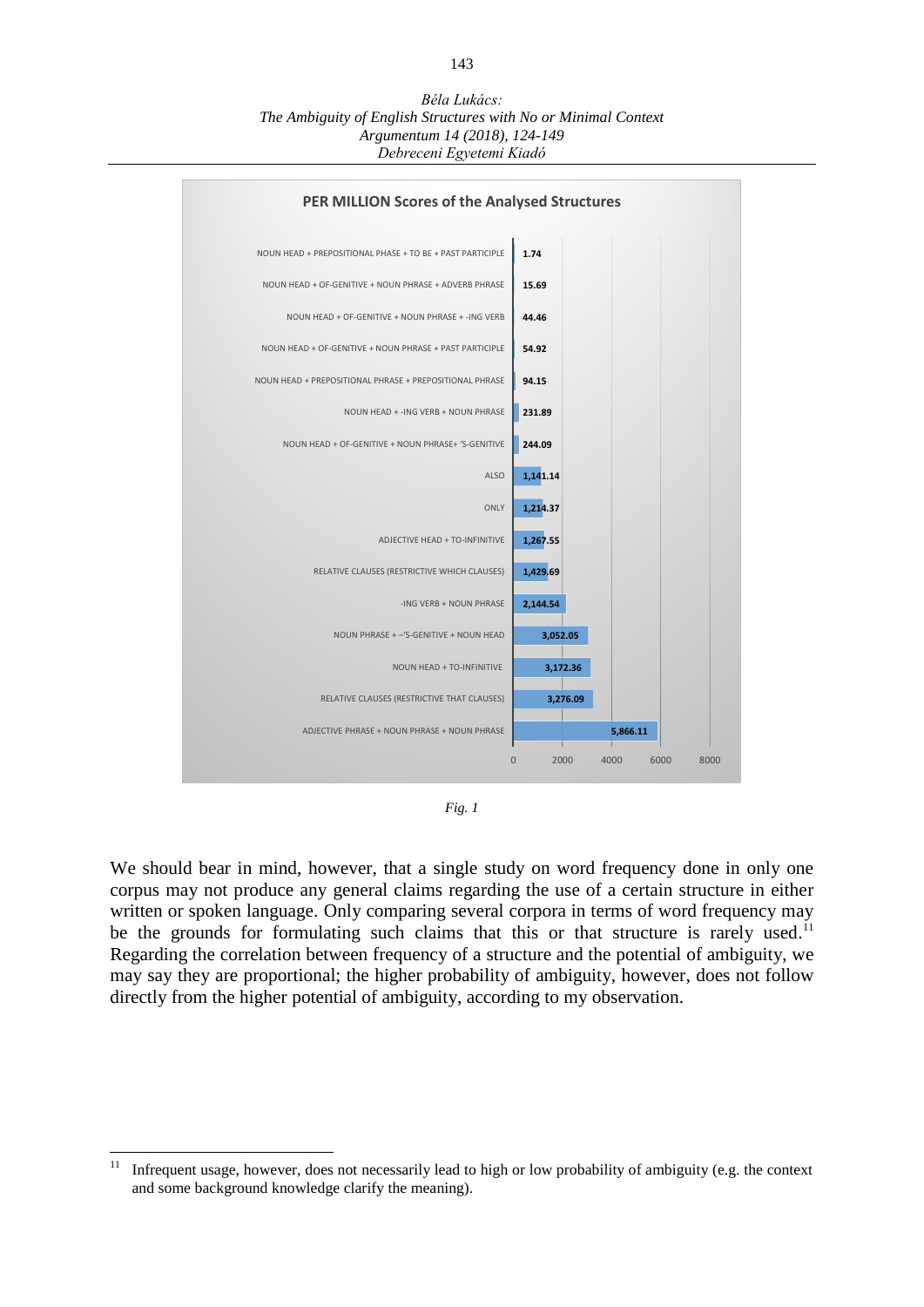| <b>BRITISH ENGLISH 2006 CORPUS</b>         |                                                                                      |                                                                                                                                 |                                                                                                   |  |
|--------------------------------------------|--------------------------------------------------------------------------------------|---------------------------------------------------------------------------------------------------------------------------------|---------------------------------------------------------------------------------------------------|--|
|                                            |                                                                                      | Structures with No or Minimal Context                                                                                           |                                                                                                   |  |
|                                            | Premodification                                                                      | Postmodification                                                                                                                | Focussing                                                                                         |  |
| Number in<br>the<br>Taxonomy               | 1.1.1                                                                                | 1.2.1                                                                                                                           | 1.3.1                                                                                             |  |
| Structure<br>Searched                      | $-$ ing verb + noun<br>phrase                                                        | noun head $+$ of-<br>genitive + noun<br>phrase+ 's-genitive                                                                     | also                                                                                              |  |
| Example:                                   | taking place,<br>helping people,<br>sharing data                                     | associate of Grant's,<br>poem of Benny's<br>(my example),<br>doctrine of Christ's                                               | See the<br>randomly<br>selected<br>sentences<br>from the<br>corpus in the<br>body of the<br>text. |  |
| Frequency:                                 | 2,460                                                                                | 280                                                                                                                             | 1,309                                                                                             |  |
| PER MIL:                                   | 2,144.54                                                                             | 244.09                                                                                                                          | 1,141.14                                                                                          |  |
| Query:                                     | $VVG^* N^*$                                                                          | $N^*$ of 10 $N^*$<br>$S \tGE$                                                                                                   | also                                                                                              |  |
| <b>Number</b><br>in the<br><b>Taxonomy</b> | 1.1.2                                                                                | 1.2.2                                                                                                                           | 1.3.2                                                                                             |  |
| <b>Structure</b><br><b>Searched</b>        | adjective phrase<br>$+$ noun phrase $+$<br>noun phrase                               | noun head $+$ of-<br>genitive + noun<br>phrase + adverb<br>phrase                                                               | only                                                                                              |  |
| Example:                                   | national oil<br>companies,<br>composite shell<br>elements, critical<br>incident team | the neutrality of the<br>monarch only, the<br>surface of the<br>sediment only, a<br>removal of the<br>restrictions<br>currently | See the<br>randomly<br>selected<br>sentences<br>from the<br>corpus in the<br>body of the<br>text. |  |
| Frequency:                                 | 6729                                                                                 | 18                                                                                                                              | 1,393                                                                                             |  |
| PER MIL:                                   | 5,866.11                                                                             | 15.69                                                                                                                           | 1,214.37                                                                                          |  |
| Query:                                     | $JJ^* N^* N^*$                                                                       | $AT^*$<br>$N^*$<br>$of\_IO$<br>$AT^*$<br>$N^*$ RR <sup>*</sup>                                                                  | only                                                                                              |  |
| <b>Number</b><br>in the<br><b>Taxonomy</b> | 1.1.3                                                                                | 1.2.3                                                                                                                           |                                                                                                   |  |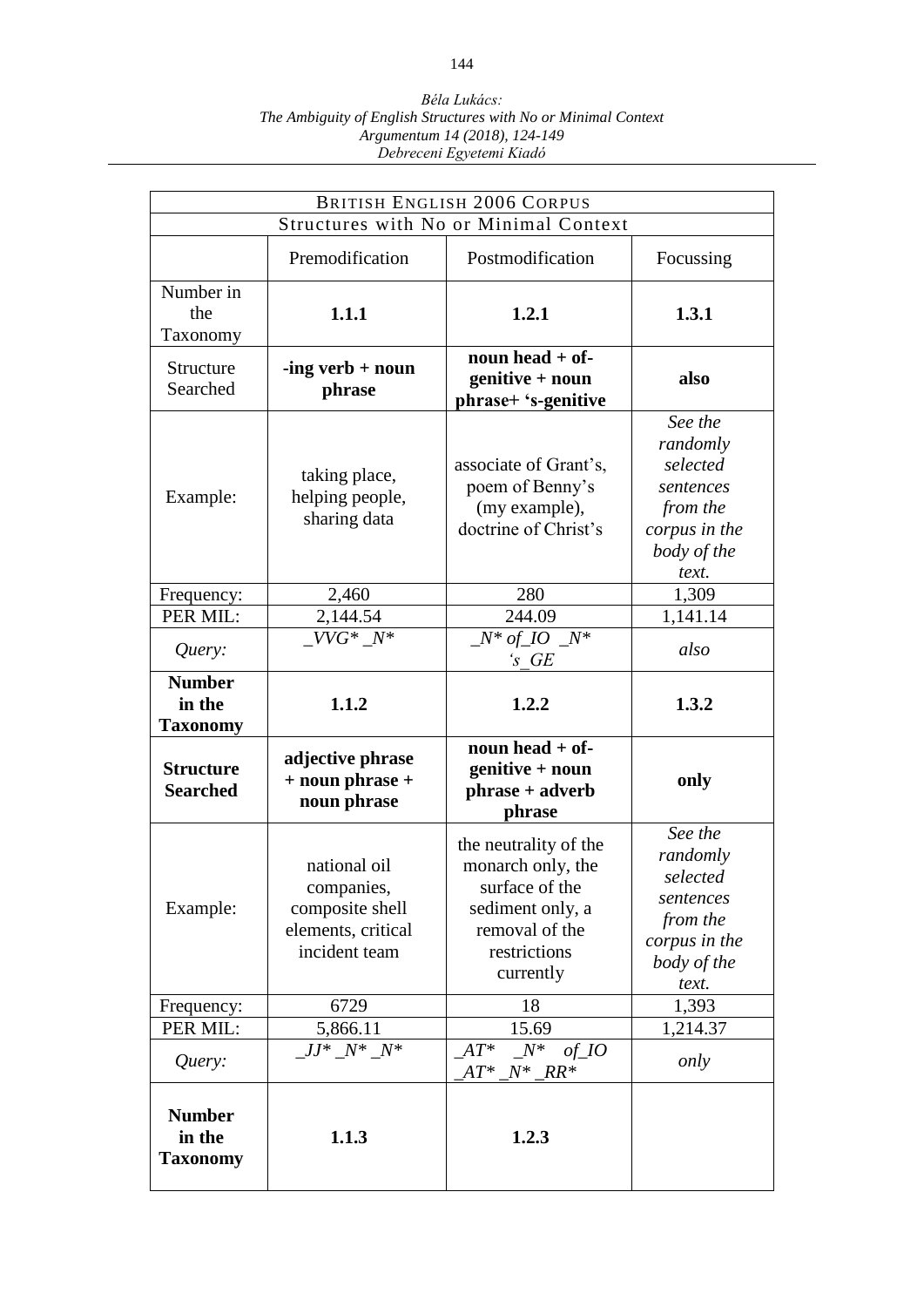| Béla Lukács:                                                   |
|----------------------------------------------------------------|
| The Ambiguity of English Structures with No or Minimal Context |
| Argumentum 14 (2018), 124-149                                  |
| Debreceni Egyetemi Kiadó                                       |

| <b>Structure</b><br><b>Searched</b>        | noun phrase $+ -$ 's-<br>genitive + noun<br>head               | noun head $+$ of-<br>genitive + noun<br>$phrase + -ing verb$                                           |  |
|--------------------------------------------|----------------------------------------------------------------|--------------------------------------------------------------------------------------------------------|--|
| Example:                                   | children's film,<br>Shakespeare's<br>fools, Anthony's<br>poems | entrance of the<br>night preceding, rest<br>of the toys littering,<br>part of a decade<br>running      |  |
| Frequency:                                 | 3,501                                                          | 51                                                                                                     |  |
| PER MIL:                                   | 3,052.05                                                       | 44.46                                                                                                  |  |
| Query:                                     | $N^*$ 's GE $N^*$                                              | $N^*$ of 10 $AT^*$<br>$N^*$ VVG*                                                                       |  |
| <b>Number</b><br>in the<br><b>Taxonomy</b> |                                                                | 1.2.4                                                                                                  |  |
| <b>Structure</b><br><b>Searched</b>        |                                                                | noun head $+$ of-<br>genitive + noun<br>phrase + past<br>participle <sup>12</sup>                      |  |
| Example:                                   |                                                                | gut of a mosquito<br>preserved, nature of<br>the provision<br>required, rest of the<br>family gathered |  |
| Frequency:                                 |                                                                | 63                                                                                                     |  |
| PER MIL:                                   |                                                                | 54.92                                                                                                  |  |
| Query:                                     |                                                                | $N^*$ of $IO$ $AT^*$ $N^*$<br>VVN*                                                                     |  |
| <b>Number</b><br>in the<br><b>Taxonomy</b> |                                                                | 1.2.5                                                                                                  |  |
| <b>Structure</b><br><b>Searched</b>        |                                                                | noun head $+$<br>prepositional<br>phrase +<br>prepositional<br>phrase                                  |  |
| Example:                                   |                                                                | attack in an<br>ambulance on the<br>way, milk in a jug<br>in the microwave,                            |  |

 $12$  $12$  Morphologically, gerund and present participle are identical, therefore they are discussed under one heading. In terms of morphology, however, *to*-infinitives and past participles have different forms, therefore they are discussed under different headings. .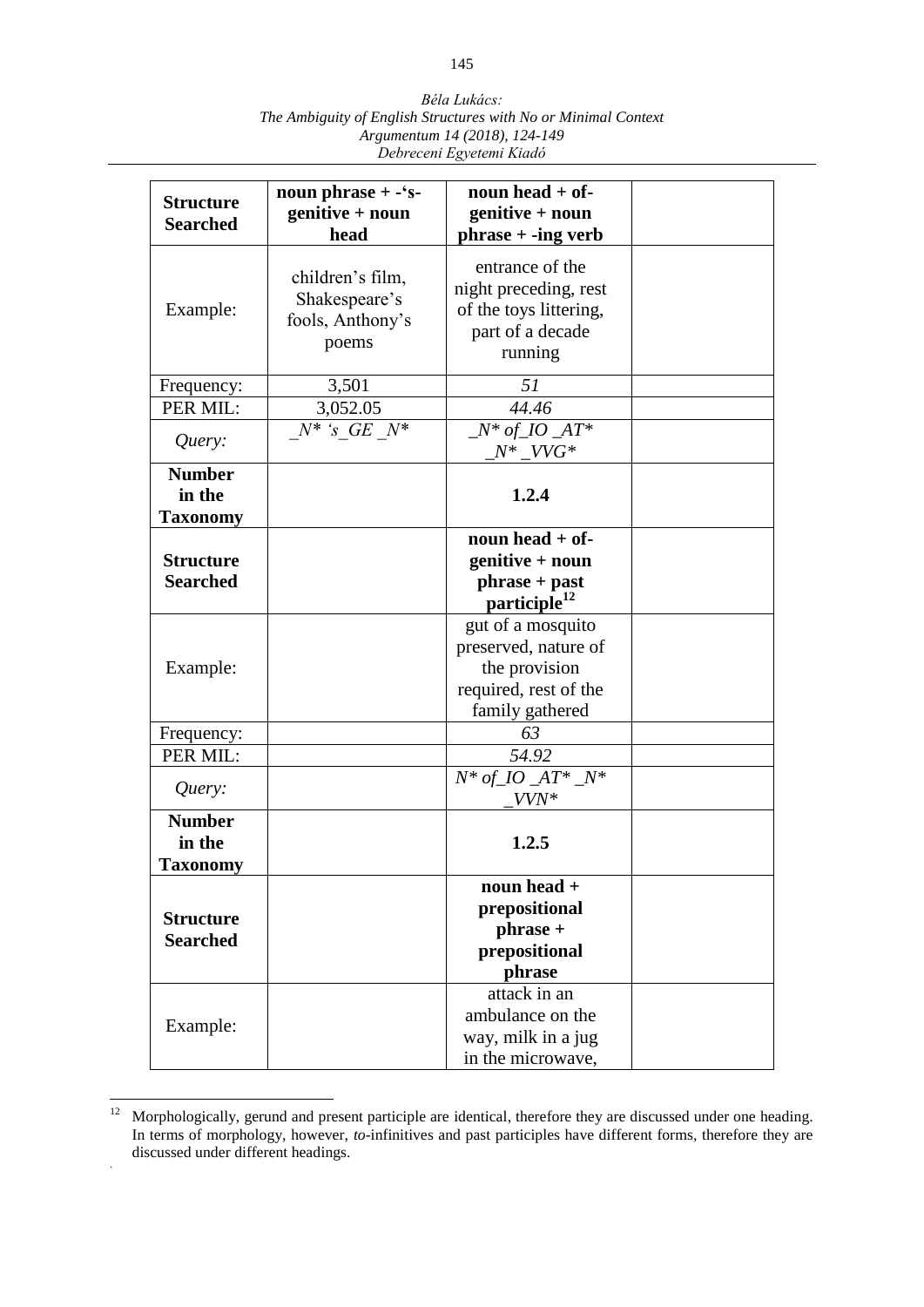|                  | time on the phone                    |  |
|------------------|--------------------------------------|--|
|                  | in the garden                        |  |
| Frequency:       | 108                                  |  |
| PER MIL:         | 94.15                                |  |
|                  | $N^*$ $II^*$ $AT^*$ $N^*$            |  |
| Query:           | $I^* A T^* N^*$                      |  |
| <b>Number</b>    |                                      |  |
| in the           | 1.2.6                                |  |
| <b>Taxonomy</b>  |                                      |  |
|                  | noun head +                          |  |
| <b>Structure</b> | prepositional                        |  |
| <b>Searched</b>  | $phrase + to be +$                   |  |
|                  | past participle                      |  |
|                  | van in the world to                  |  |
| Example:         | be given,                            |  |
|                  | workers on the                       |  |
|                  | island to be trained                 |  |
| Frequency:       |                                      |  |
| PER MIL:         | 1.74                                 |  |
|                  | $\overline{N^* \_H^* \_A T^* \_N^*}$ |  |
| Query:           | to be $V^*$                          |  |
| <b>Number</b>    |                                      |  |
| in the           | 1.2.7                                |  |
| <b>Taxonomy</b>  |                                      |  |
| <b>Structure</b> | noun head $+$ to-                    |  |
| <b>Searched</b>  | infinitive                           |  |
|                  | chance to see,                       |  |
|                  | opportunity to                       |  |
| Example:         | discuss, community                   |  |
|                  | to develop                           |  |
| Frequency:       | 3,639                                |  |
| PER MIL:         | $\overline{3,172.36}$                |  |
| Query:           | $N^*$ to $TO$ $VVI^*$                |  |
| <b>Number</b>    |                                      |  |
| in the           | 1.2.8                                |  |
| <b>Taxonomy</b>  |                                      |  |
| <b>Structure</b> | noun head $+$ -ing                   |  |
| <b>Searched</b>  | $verb + noun$                        |  |
|                  | phrase                               |  |
|                  | cars dominating the                  |  |
|                  | street, body                         |  |
| Example:         | regulating the use,                  |  |
|                  | people using the                     |  |
|                  | city                                 |  |
| Frequency:       | 266                                  |  |
| PER MIL:         | 231.89                               |  |

*Béla Lukács: The Ambiguity of English Structures with No or Minimal Context Argumentum 14 (2018), 124-149 Debreceni Egyetemi Kiadó*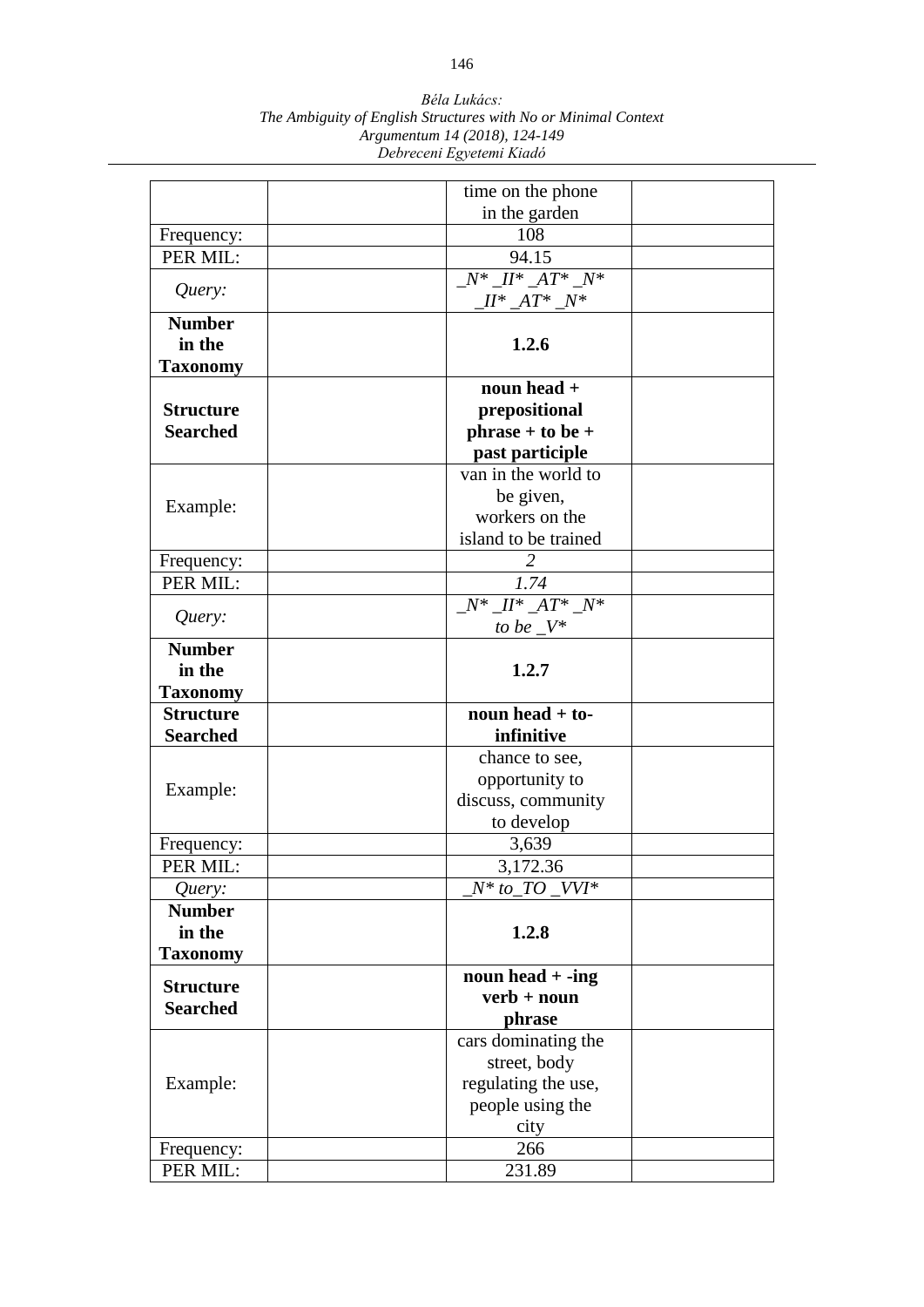| Query:           | $N^*$ $VVG^*$ $AT^*$<br>$N^*$ |  |
|------------------|-------------------------------|--|
| <b>Number</b>    |                               |  |
| in the           | 1.2.9                         |  |
| <b>Taxonomy</b>  |                               |  |
| <b>Structure</b> | adjective head $+$ to-        |  |
| <b>Searched</b>  | infinitive                    |  |
|                  | easy to use, best to          |  |
| Example:         | separate, hard to             |  |
|                  | believe                       |  |
| Frequency:       | 1,454                         |  |
| PER MIL:         | 1,267.55                      |  |
| Query:           | $JJ^*$ to $V^*$               |  |
| <b>Number</b>    |                               |  |
| in the           | 1.2.10                        |  |
| <b>Taxonomy</b>  |                               |  |
|                  | relative clauses              |  |
| <b>Structure</b> | (restrictive which            |  |
| <b>Searched</b>  | clauses)                      |  |
|                  | See the randomly              |  |
|                  | selected sentences            |  |
| Example:         | from the corpus in            |  |
|                  | the body of the text.         |  |
| Frequency:       | 1,640                         |  |
| PER MIL:         | 1,429.69                      |  |
|                  |                               |  |
|                  | which $l^3$                   |  |
|                  | $\backslash$ , which          |  |
| Query:           | $\mathcal{N}$ . which         |  |
|                  | $\mathcal{L}$ which           |  |
|                  | $V^*$ which                   |  |
| <b>Number</b>    |                               |  |
| in the           | 1.2.11                        |  |
| <b>Taxonomy</b>  |                               |  |
|                  | relative clauses              |  |
| <b>Structure</b> | (restrictive that             |  |
| <b>Searched</b>  | clauses)                      |  |
|                  | See the randomly              |  |
|                  | selected sentences            |  |
| Example:         | from the corpus in the        |  |
|                  | body of the text.             |  |
| Frequency:       | 3,758                         |  |
| PER MIL:         | 3,276.09                      |  |
|                  |                               |  |

 $13$ Here, I had to deduct the sum of the figures of queries  $\lambda$ , which,  $\lambda$  which  $\lambda$  **which**  $\lambda$  **which** (920+44+21+55, resp. = 1040) from the figure of *which* (2680). Thus, the frequency of restrictive *which*clauses is 1,640. Then, PER MIL was calculated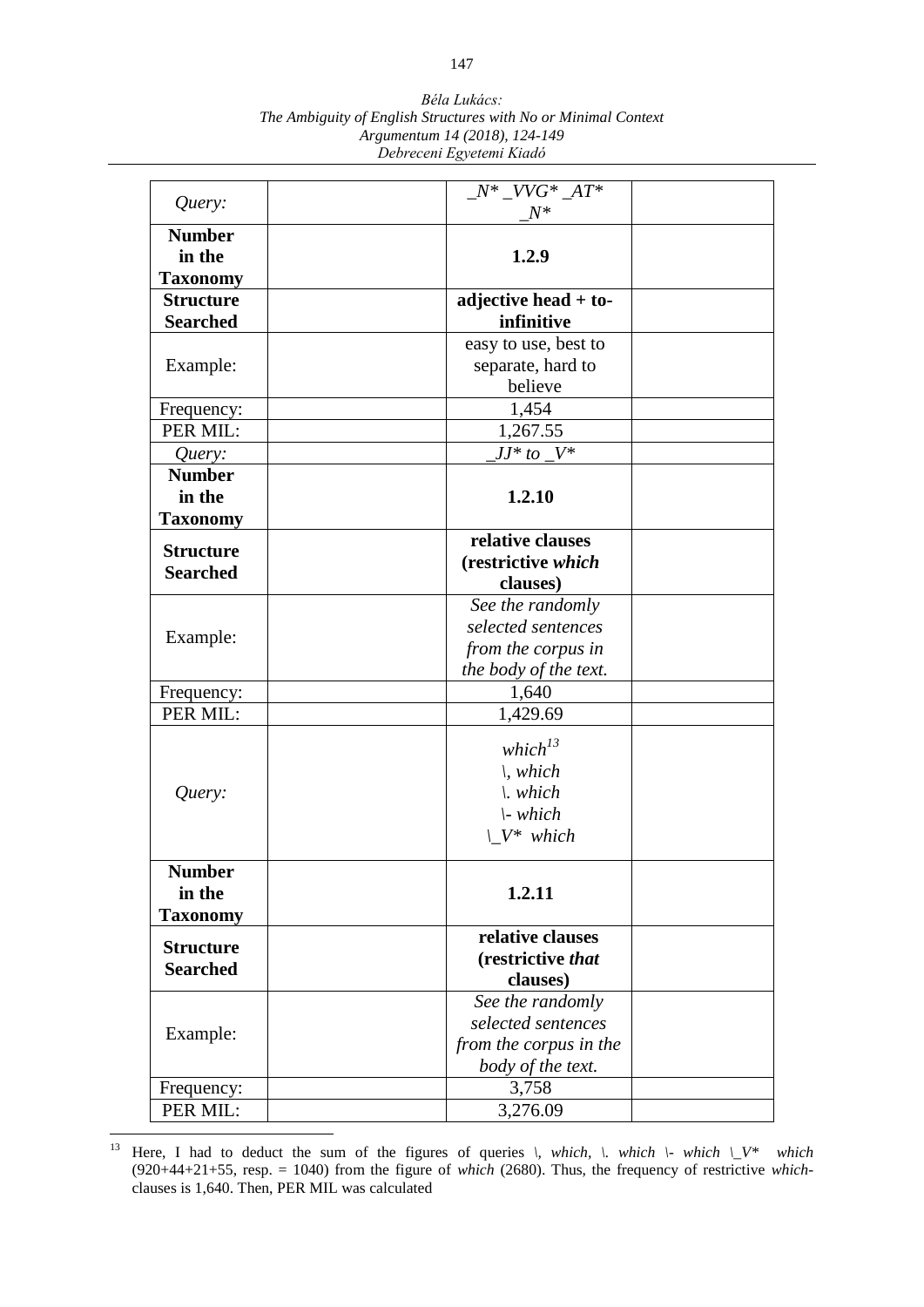|        | that <sup>14</sup>      |  |
|--------|-------------------------|--|
| Query: |                         |  |
|        |                         |  |
|        | \, that \. that \. that |  |
|        | $V^*$ that              |  |

*Chart 2*

Chart 2 shows how I have attained my data; it also includes queries, raw frequency and permillionage values. Done in another corpus, my searches would have probably returned different results. It may be worth doing some profound research to find out the reason for this frequency order of these structures. From my data I come to the conclusion that the probability of the ambiguity is extraordinarily low despite high values of corpus frequencies or per million values. Context and background knowledge help us in selecting the correct way of understanding the message conveyed.

## **Bibliography**

- Budai, L. (1999): *English grammar: Theory and practice.* Budapest: Nemzeti Tankönyvkiadó, 279-281, 323.
- Budai, L. (2007): *Élő angol nyelvtan: Rendszeres kontrasztív grammatika sok példával.* Budapest: Osiris Kiadó, 246, 369, 416, 418-420, 602, 693, 696.
- Crystal, D. (2008): *A Dictionary of Linguistics and Phonetics.* 6<sup>th</sup> edition. Malden, MA and Oxford: Blackwell Publishing, 379.
- Quirk, R. & Greenbaum S. (1978): *A university grammar of English*. London: Longman, 383, 391, 394.
- Quirk, R., Greenbaum, S., Leech, G. & Svartvik J. (1985): *A Comprehensive Grammar of the English Language*. London: Longman, 1042.

#### *Electronical source*

- Hornby et al. Oxford Advanced Learner's Dictionary 9th edition [Software]. © Oxford University Press, 2015
- Merriam-Webster's Unabridged Dictionary, Incorporated [Software] (2000), Version 2.5

#### *Online sources*

 $\overline{a}$ 

https://cqpweb.lancs.ac.uk

<sup>&</sup>lt;sup>14</sup> Here, I had to deduct the sum of the figures of queries  $\lambda$ , that,  $\lambda$ , that  $\lambda$ -that  $\lambda$ (404+42+42+3,614+2,638, resp. = 6,740) from the figure of *that* (10,498). Thus, the frequency of restrictive *that*-clauses is 3,758. Then, PER MIL was calculated